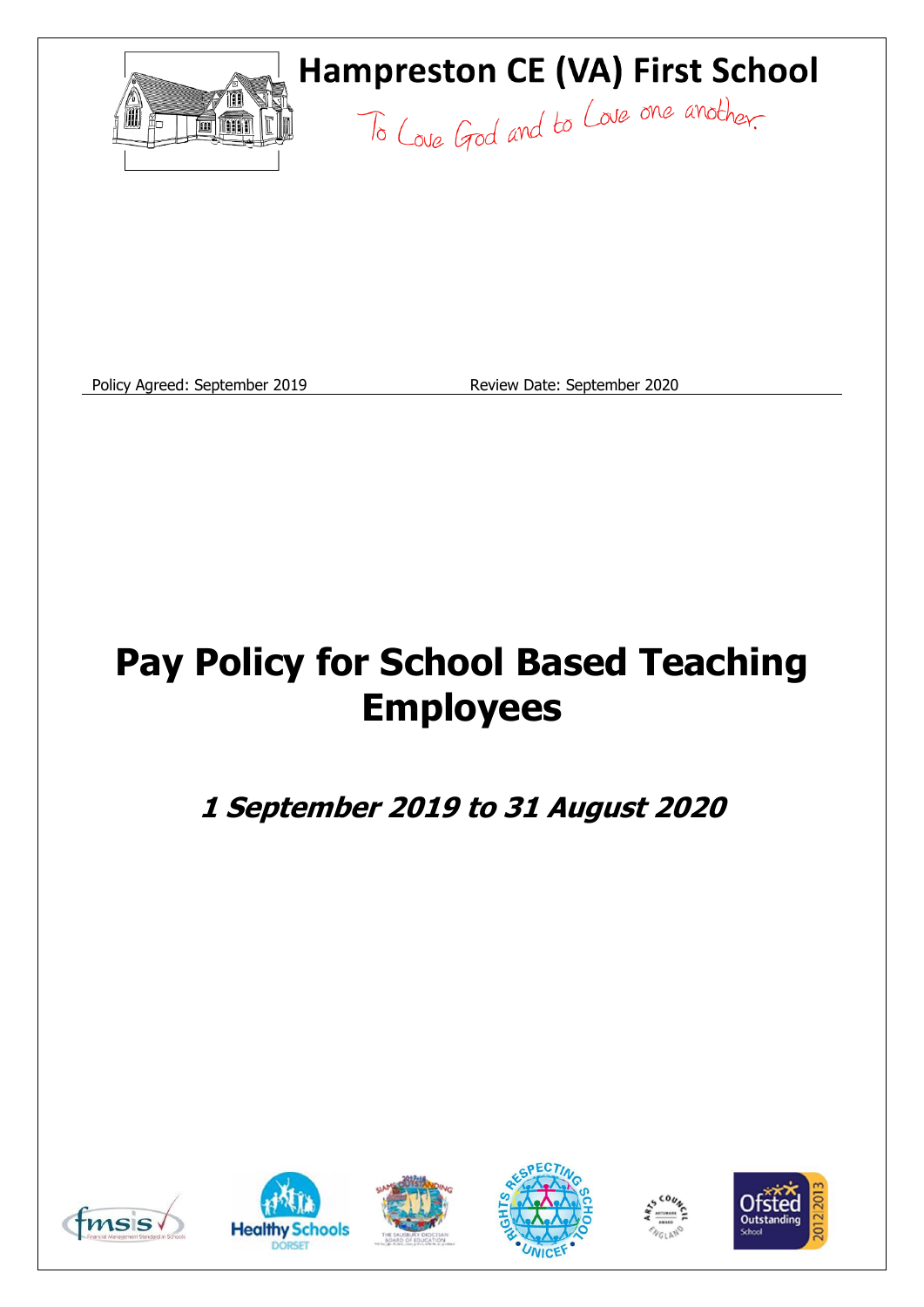# **1 INTRODUCTION**

- 1.1 The School Teachers' Pay and Conditions Document (STPCD) places a statutory duty on schools and Local Authorities to have a pay policy in place which establishes the basis on which the school determines teachers' pay. The policy also provides a mechanism for teachers to appeal against any decision taken in respect of their pay.
- 1.2 The aim of establishing a pay policy is to ensure fair and equitable treatment for all teachers in the school.
- 1.3 The statutory pay arrangements for teachers give significant discretion to the Governing Body to make pay decisions. This includes pay progression, which is not automatic and which will depend on the outcome of appraisal. When taking decisions regarding pay, the school will have regard to both the pay policy and to the teacher's particular post within the staffing structure of the school. (A copy of the school's staffing structure is attached to this policy.)
- 1.4 This policy has been consulted upon locally with the recognised Trade Unions.

# **2 SCOPE**

- 2.1 This policy applies to all teaching employees in [**school to insert school name**]. It applies the framework recommended to Governing Bodies by the Local Authority and covers all key areas of pay determination that the school / Governing Body need to consider.
- 2.3 The arrangements for determining pay in respect of school based non-teaching employees are outlined in the school's 'Pay Policy for School Based Non-Teaching Employees'.

# **3 POLICY STATEMENT**

- 3.1 All decisions relating to pay determination shall be taken in compliance with the STPCD.
- 3.2 The Governing Body will comply with relevant employment legislation: Employment Relations Act 1999, Part-Time Worker (Prevention of Less Favourable Treatment) Regulations 2000, Fixed Term Employees (Prevention of Less Favourable Treatment) Regulations 2002 and the Equality Act 2010.
- 3.3 The school will take decisions about pay in respect of all teachers, in a fair, transparent and equitable manner.
- 3.4 The school will review its policy each year and consult with staff and Trade Unions, as appropriate, to ensure that the policy reflects the latest statutory position as determined by the STPCD.
- 3.5 This policy includes advice received from the Local Authority HR & OD Service on amendments that may need to be made to the recommended school's pay policy to ensure that the policy reflects the latest statutory position, as determined by the STPCD and other legislation, as appropriate.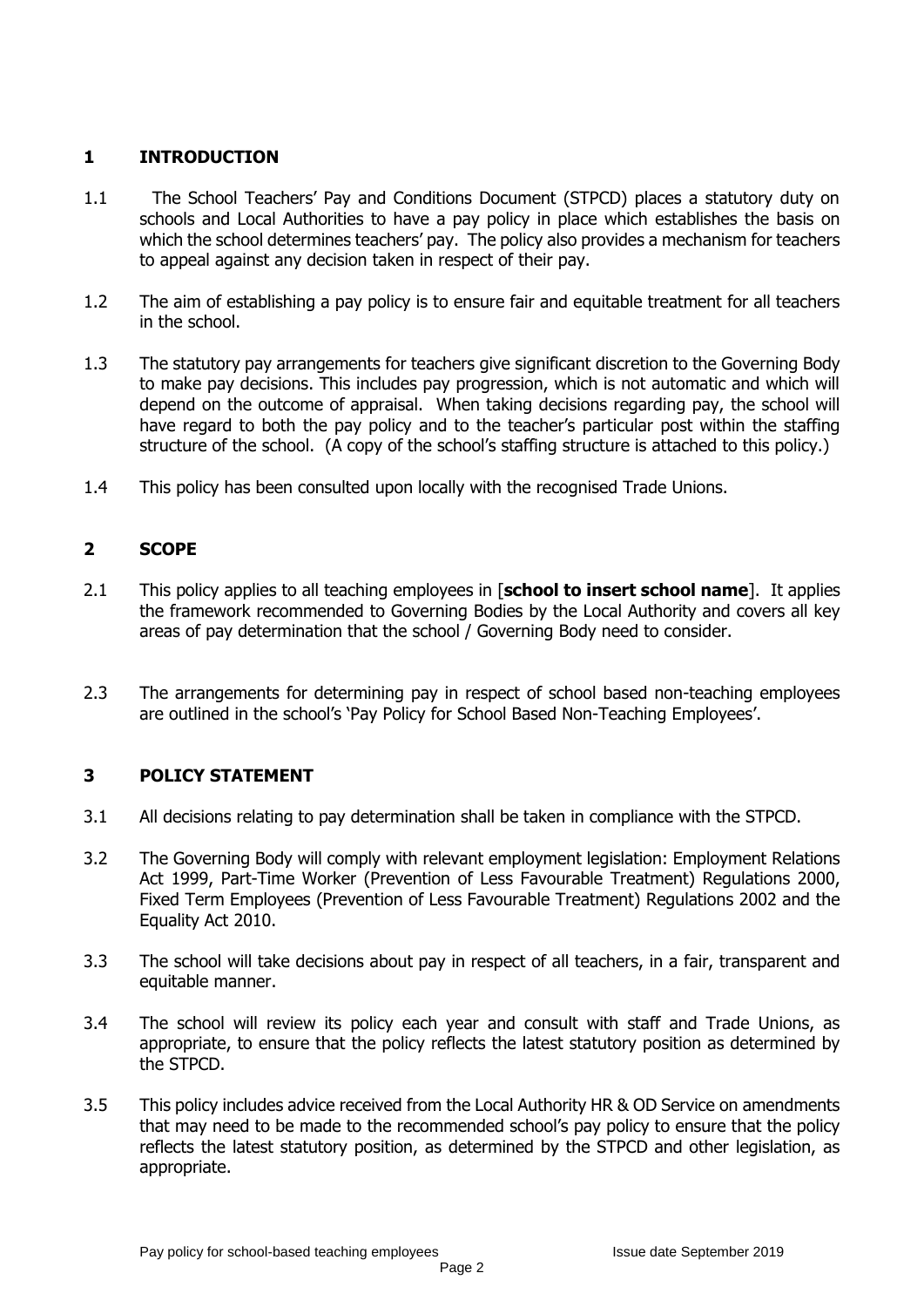# **4 PAY REVIEWS**

- 4.1 Pay reviews may take place at other times of the year (i.e. other than 1 September) to reflect changes in circumstances or job description that lead to a change in the basis for calculating an individual's pay.
- 4.2 A written pay statement will be given no later than one month after the determination, and where applicable, will give information about the basis on which the determination was made.
- 4.3 Where a pay determination leads, or may lead, to the start of a period of safeguarding, the Governing Body will give the required notification as soon as possible and no later than one month after the date of the determination.

# **Pay Determinations**

- 4.4 The Governing Body will establish a committee to make determinations of pay in accordance with the pay policy and the STPCD. (This may be a delegated responsibility of the school's existing staffing committee.) The committee has fully delegated powers and shall be established in accordance with the appropriate school governance regulations.<sup>2</sup>
- 4.5 Decisions of the pay committee/Head Teacher will be communicated, in writing, to each member of staff by the Head Teacher. Decisions taken in respect of the Head Teacher will be communicated to the Head Teacher, in writing, by the Chair of Governors.

# **The Professional Standards**

- 4.7 The Teachers' Standards were introduced from 1 September 2012. The standards set a clear baseline of expectations for the professional practice and conduct of all teachers, from the point of qualification through to leadership.
- 4.8 The Teachers' Standards will be used to assess all trainees working towards QTS, and all those completing their statutory induction period. They will also be used to assess the performance of all teachers' subject to the Education (School Teachers' Appraisal) (England) Regulations 2012. This framework is intended to help teachers as they plan their careers and discuss their future development with their line managers. The standards provide a backdrop to discussions about how a teacher's performance should be viewed in relation to their current career and the career stage they are approaching.
- 4.9 The governing body recognises that within the framework the standards are designed to be cumulative and progressive. The teacher standards underpin all the subsequent standards and continue to apply at all subsequent career stages. Where teachers are subject to appraisal, assessment that a teacher meets the teacher standards is carried out through the appraisal process.
- 4.10 Decisions on basic pay determination in respect of part time employees; those employees employed on fixed term contracts; those employees on maternity, adoption or shared parental leave and those on long term sick leave will be taken in accordance with the same timescales and processes as for all other employees, so as to ensure equitable treatment of all groups of employees.

<sup>1</sup> *<sup>2</sup> Further advice may be sought from Governor Services*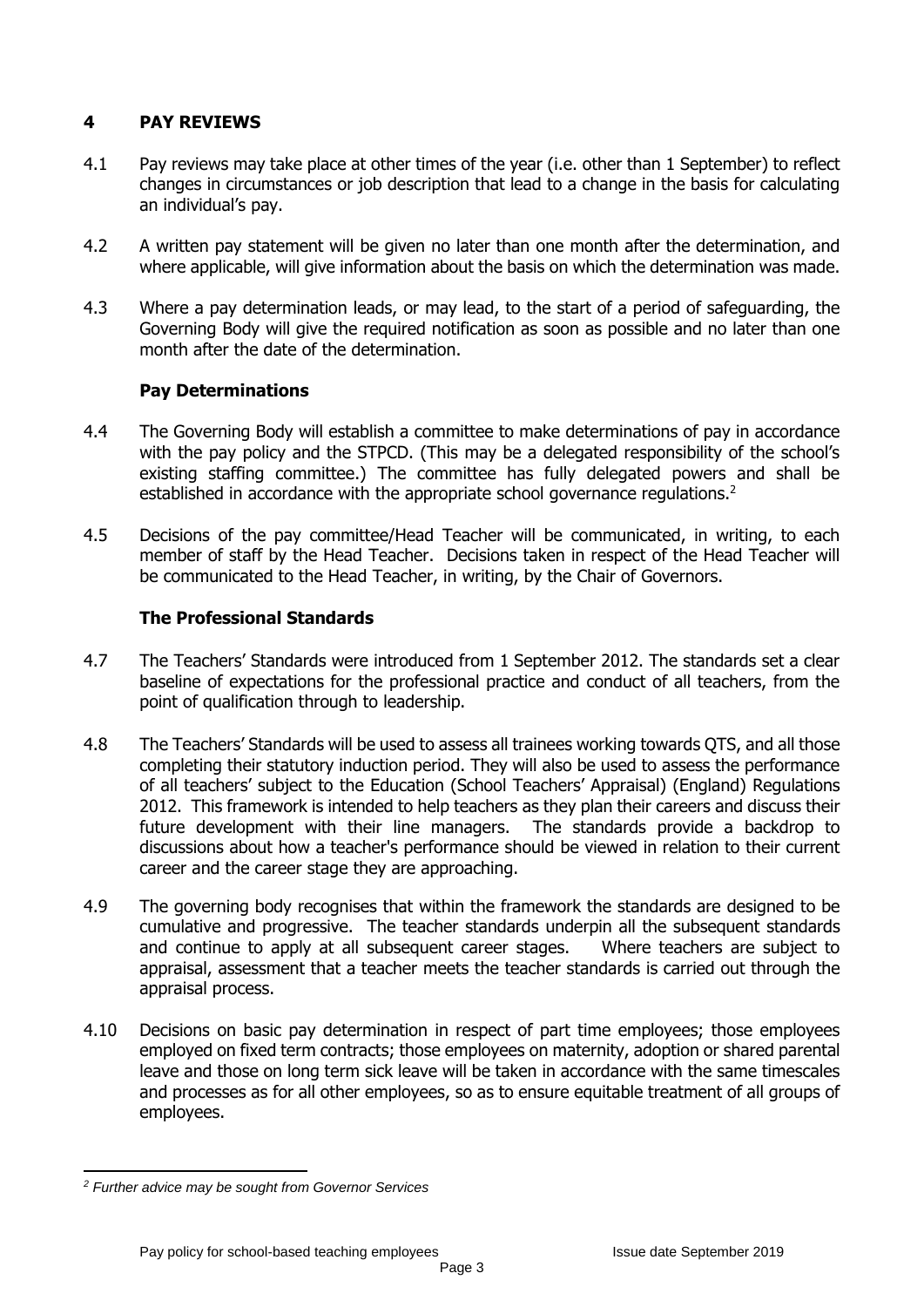4.11 Appropriate differentials will be created and maintained between posts within the school, recognising accountability, job weight and the school's need to recruit, retain and motivate employees at all levels.

### **Basic Pay Determination on Appointment**

- 4.12 The Governing Body will determine the pay range for a vacancy prior to advertising that post. On appointment it will determine the starting salary within that range to be offered to the successful candidate.
- 4.13 In making such determinations, the Governing Body may take into account a range of factors including the nature of the post, the level of qualifications, skills and experience required and the context of the school structure,
- 4.14 When determining the starting pay for a classroom teacher who has previously gone through the threshold and is paid on the Upper Pay Range, the Governing Body may decide to pay on the Upper Pay Range. The decision will depend upon the post having been advertised at this level and the qualifications, skills and experience of the candidate.

#### **Classroom Teacher Posts**

4.15 The Governing Body has established the following pay scales for classroom teacher posts paid on the Main Pay Range and Upper Pay Range

#### **Main Pay Range**

All pay points in the main pay range have been uplifted by 2.75% in line with the Government's public sector 2.75% pay policy.

| Main pay range (Option 1) |         |    |         |
|---------------------------|---------|----|---------|
| 1                         | £24,373 |    |         |
|                           |         | 1A | £25,087 |
| $\overline{2}$            | £26,041 |    |         |
|                           |         | 2A | £27,088 |
| 3                         | £28,133 |    |         |
|                           |         | 3A | £29,216 |
| 4                         | £30,299 |    |         |
|                           |         | 4A | £31,493 |
| 5                         | £32,686 |    |         |
|                           |         | 5А | £33,979 |
| 6                         | £35,269 |    |         |
|                           |         | 6A | £35,619 |
| 7                         | £35,971 |    |         |
|                           |         |    |         |

(Schools to select pay points from above and to decide whether to include the half points in their school)

(Schools to select pay points from above and to decide whether to include the half points in their school)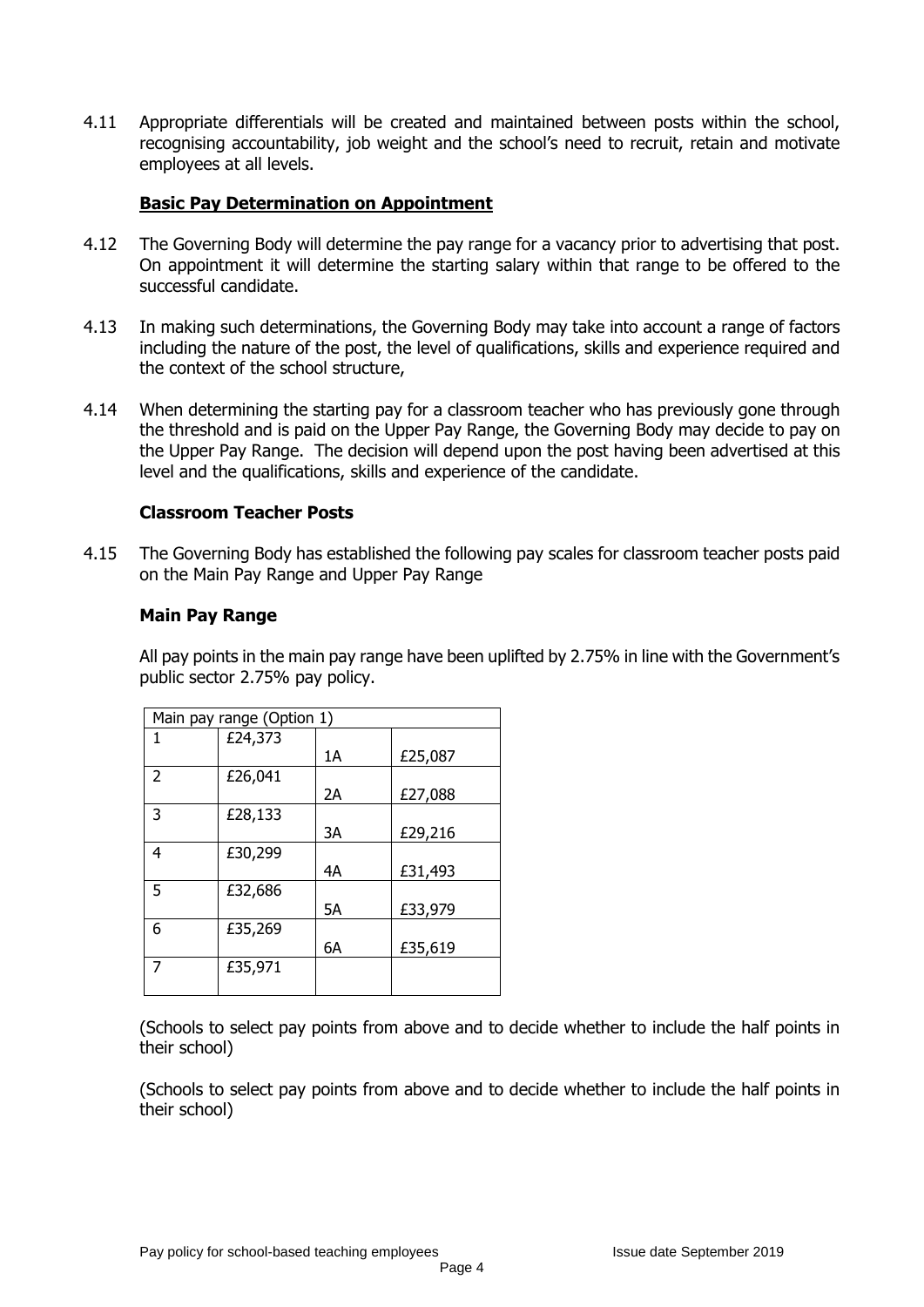# **Upper Pay Range**

All pay points in the upper pay range have been uplifted by 2.75% in line with the Government's public sector 2.75% pay policy.

- 1 £37,654
- 1A £38,352 2 £39,050 2A £39,770
- 3 £40,490

(Schools to select pay points from above and to decide whether to include the half points in their school)

#### **Leading Practitioner Teacher posts**

4.16 The Governing Body has established the following pay scales for Leading Practitioner teacher posts paid on the Leading Practitioner Pay range set out below.

All pay points in the Leading Practitioner Teacher pay rates have been uplifted by 2.75% in line with the Government's public sector 2.75% pay policy.

# **Leading Practitioner Pay Range**

4.17

|               |           | for Leading                                                                                                                                                                                                                |
|---------------|-----------|----------------------------------------------------------------------------------------------------------------------------------------------------------------------------------------------------------------------------|
| Practitioners |           |                                                                                                                                                                                                                            |
|               |           |                                                                                                                                                                                                                            |
|               |           |                                                                                                                                                                                                                            |
|               |           |                                                                                                                                                                                                                            |
|               |           |                                                                                                                                                                                                                            |
|               |           |                                                                                                                                                                                                                            |
|               |           |                                                                                                                                                                                                                            |
|               |           |                                                                                                                                                                                                                            |
|               |           |                                                                                                                                                                                                                            |
|               |           |                                                                                                                                                                                                                            |
|               |           |                                                                                                                                                                                                                            |
|               |           |                                                                                                                                                                                                                            |
|               |           |                                                                                                                                                                                                                            |
|               |           |                                                                                                                                                                                                                            |
|               |           |                                                                                                                                                                                                                            |
|               |           |                                                                                                                                                                                                                            |
|               |           |                                                                                                                                                                                                                            |
|               |           |                                                                                                                                                                                                                            |
|               |           |                                                                                                                                                                                                                            |
|               |           |                                                                                                                                                                                                                            |
|               |           |                                                                                                                                                                                                                            |
|               | Pay Spine | <b>Annual Salary</b><br>£41,267<br>£42,301<br>£43,357<br>£44,437<br>£45,543<br>£46,685<br>£47,942<br>£49,048<br>£50,273<br>£51,564<br>£52,902<br>£54,122<br>£55,474<br>£56,857<br>£58,274<br>£59,822<br>£61,196<br>£62,735 |

4.18 Such posts may be established for teachers whose primary purpose is to model and lead on improvement of teaching skills.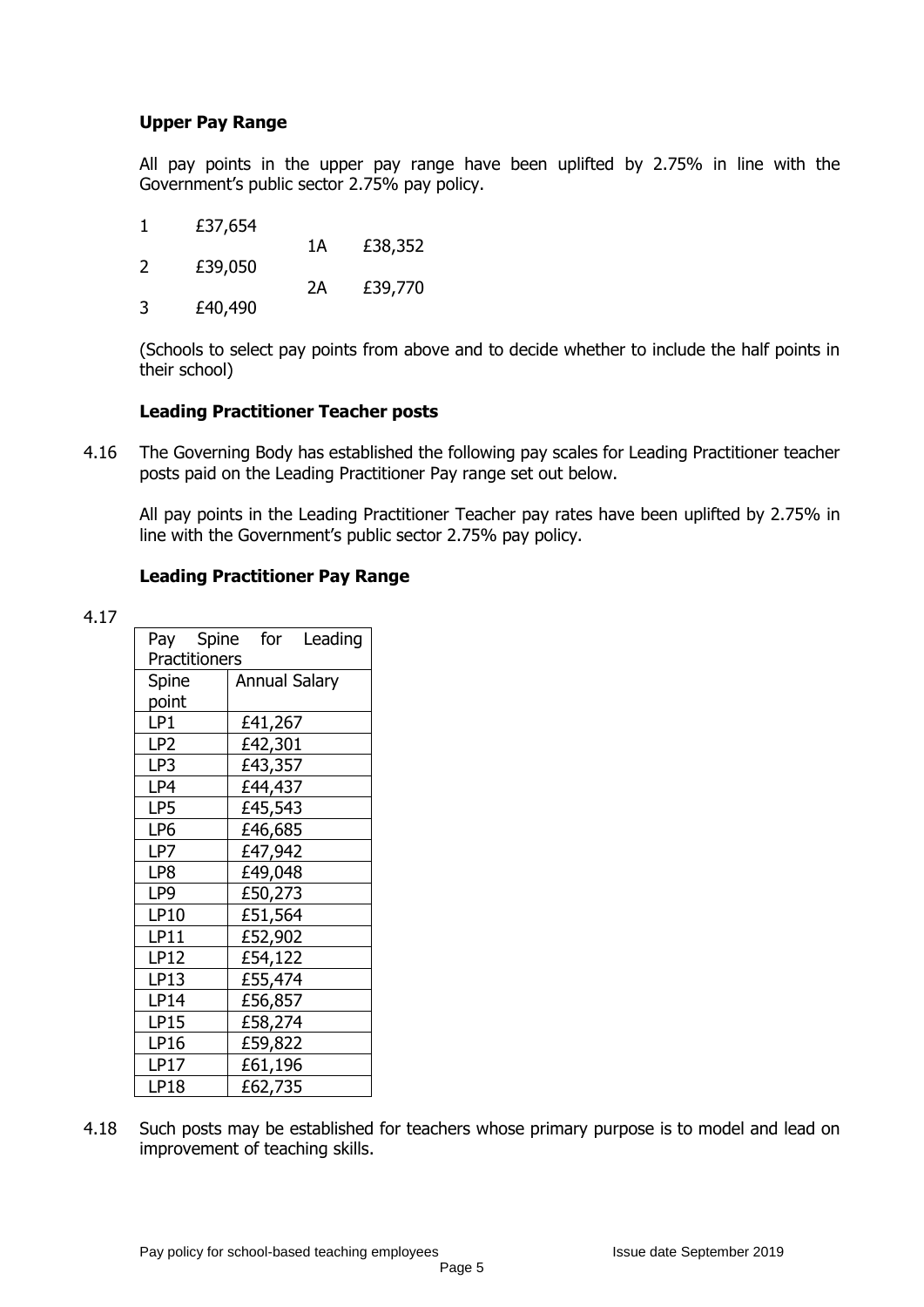- 4.19 The pay range for Leading Practitioner post(s) in the school is (**school to insert pay range, suggest based on a 5 point salary range on the above pay points**)
- 4.20 When determining the pay range for such posts, the Governing Body will do this by reference to the weight of the responsibilities of the post and take into account the need to ensure pay equality where posts have equal weight and ensure fair pay relativities between posts of differing levels of responsibility.
- 4.22 The Governing Body has decided not to have any Leading Practitioner posts in the school.

#### **Unqualified Teachers**

All pay points in the unqualified teachers' pay range have been uplifted by 2.75% in line with the Government's public sector 2.75% pay policy.

4.23 The Governing Body has established the following pay range for unqualified teachers employed in classroom teacher posts:

#### **Unqualified Teacher Pay Range**

| 1             | £17,682 |    |         |
|---------------|---------|----|---------|
|               |         | 1Α | £18,711 |
| $\mathcal{P}$ | £19,739 | 2Α | £20,767 |
| 3             | £21,794 |    |         |
| 4             | £23,851 | 3A | £22,824 |
|               |         | 4Α | £24,880 |
| 5             | £25,909 | 5A | £26,936 |
| 6             | £27,965 |    |         |

# **Unqualified teachers – determination of pay**

- 4.24 The Governing Body can determine on which point to place unqualified teachers on the unqualified teachers' pay range when they are appointed, taking account of any relevant qualifications and experience and subject to the pay range determined for the post.
- 4.25 The Governing Body will pay an unqualified teacher on one of the employment based routes into teaching on the unqualified teachers' scale in the following circumstances**:**

#### **Unqualified teachers' allowance**

4.26 The Governing Body may pay an unqualified teachers' allowance to unqualified teachers where the Governing Body consider *either* that the teacher has taken on a sustained additional responsibility which is focused on teaching and learning and requires the exercise of a teacher's professional skills and judgement or the teacher has qualifications or experience which bring added value to the role he/she is undertaking. (STCPD 2019 para 22)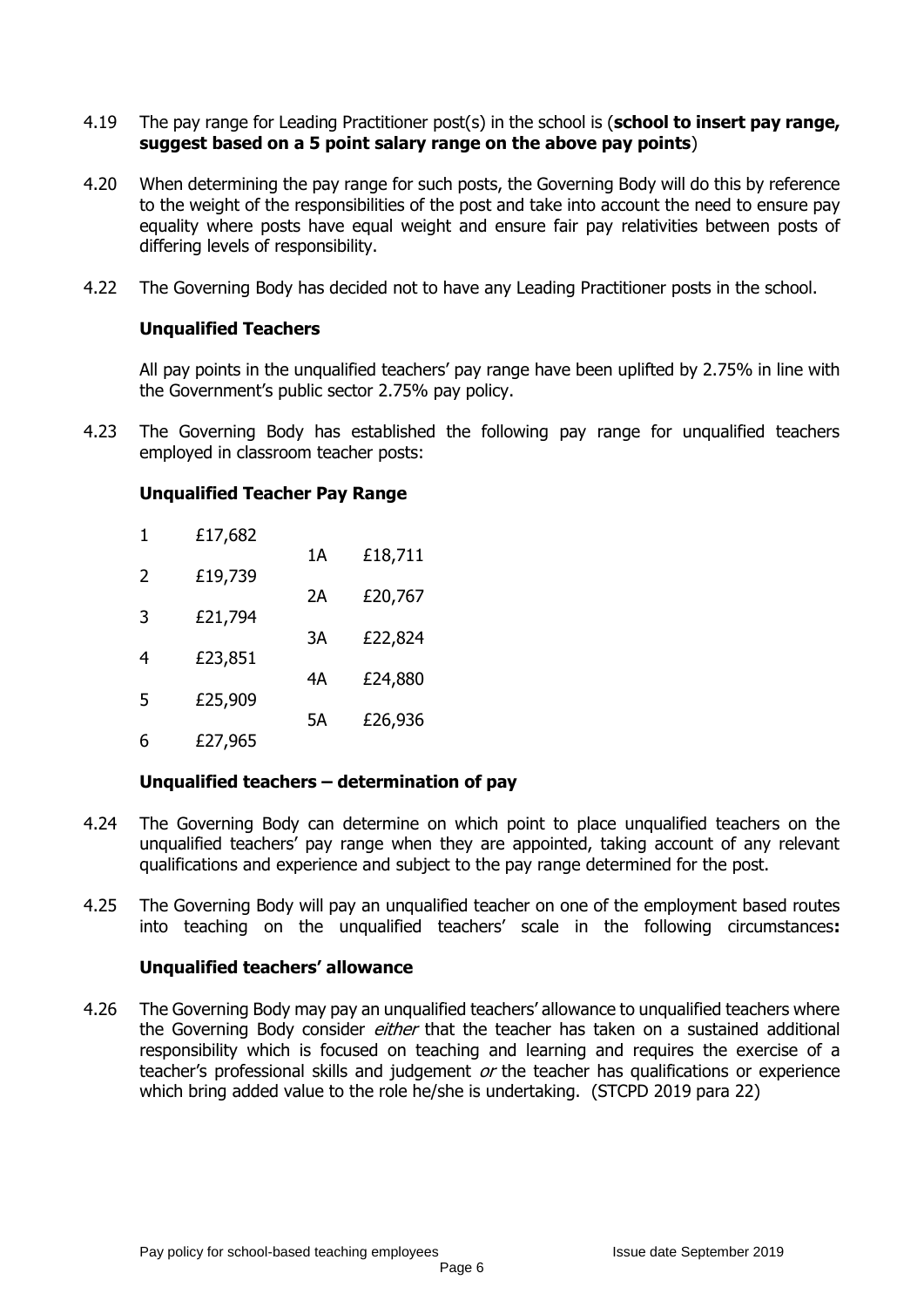# **Leadership teacher posts (Head Teacher, Deputy and Assistant Head Teacher(s))**

All pay points in the Leadership teacher posts per pay range have been uplifted by 2.75% in line with the Government's public sector 2.75% pay policy.

#### 4.27 **Head Teacher Group 1**

|                 | Pay Spine for Leadership |
|-----------------|--------------------------|
| Spine           | <b>Annual Salary</b>     |
| point           |                          |
|                 | £                        |
| L6              | £46,457                  |
| L7              | £47,707                  |
| L8              | £48,808                  |
| L9              | £50,026                  |
| L <sub>10</sub> | £51,311                  |
| L11             | £52,643                  |
| L12             | £53,857                  |
| L13             | £55,202                  |
| L14             | £56,579                  |
| L <sub>15</sub> | £57,988                  |
| L <sub>16</sub> | £59,529                  |
| L17             | £60,896                  |
| L18             | £61,808                  |

# **Head Teacher Group 2**

|                 | Pay Spine for Leadership |
|-----------------|--------------------------|
| Spine           | <b>Annual Salary</b>     |
| point           |                          |
|                 | £                        |
| L8              | £48,808                  |
| L9              | £50,026                  |
| L10             | £51,311                  |
| L11             | £52,643                  |
| L12             | £53,857                  |
| L13             | £55,202                  |
| L14             | £56,579                  |
| L15             | £57,988                  |
| L <sub>16</sub> | £59,529                  |
| L17             | £60,896                  |
| L <sub>18</sub> | £62,426                  |
| L <sub>19</sub> | £63,876                  |
| L20             | £65,562                  |
| L21             | £66,517                  |

# **Head Teacher Group 3**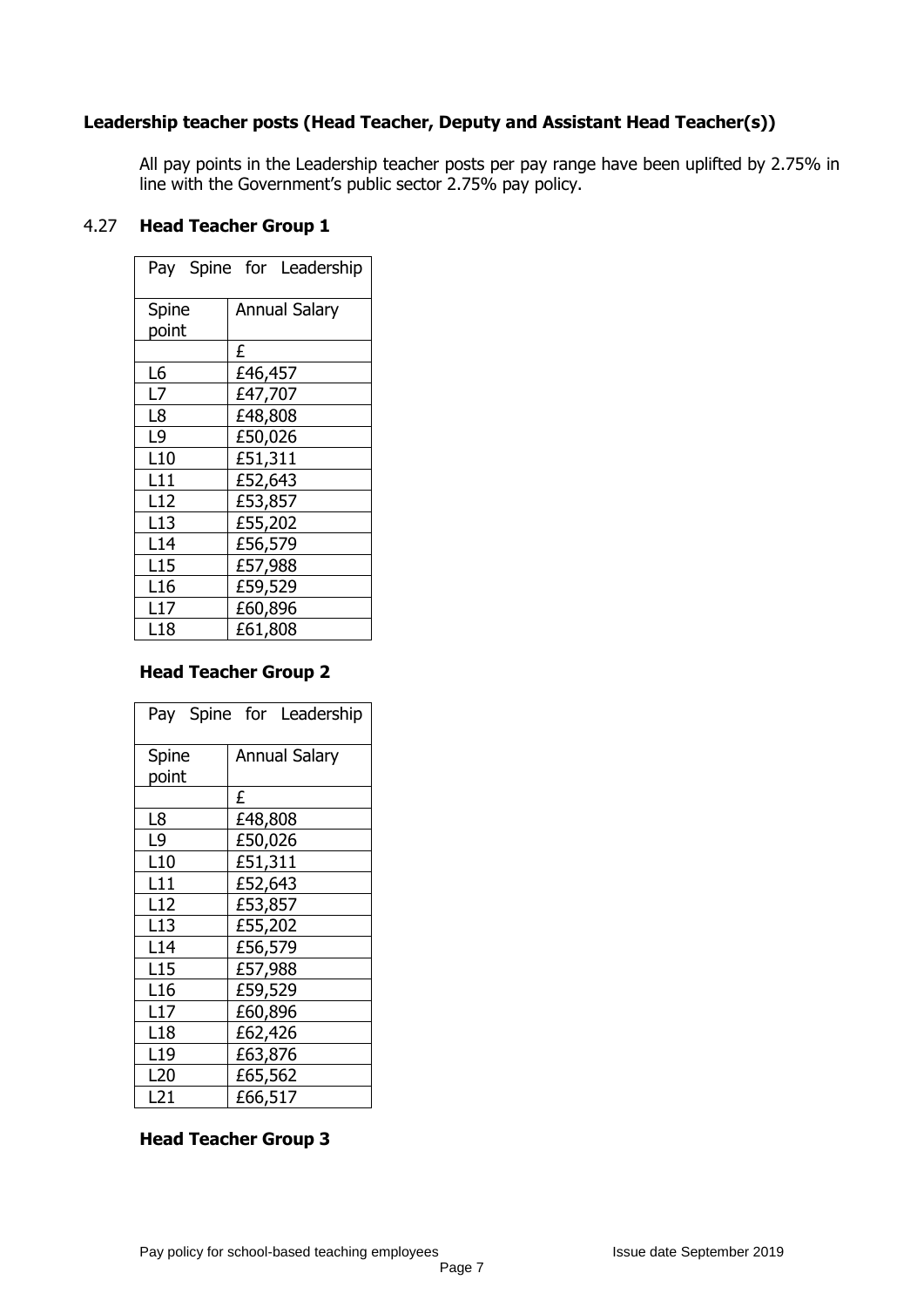|                 | Pay Spine for Leadership |
|-----------------|--------------------------|
| Spine           | <b>Annual Salary</b>     |
| point           |                          |
|                 | £                        |
| L11             | £52,643                  |
| L12             | £53,857                  |
| L <sub>13</sub> | £55,202                  |
| L14             | £56,579                  |
| L <sub>15</sub> | £57,988                  |
| L <sub>16</sub> | £59,529                  |
| L17             | £60,896                  |
| L <sub>18</sub> | £62,426                  |
| L19             | £63,976                  |
| L20             | £65,562                  |
| L21             | £67,183                  |
| L22             | £68,852                  |
| L23             | £70,557                  |
| L24             | £71,590                  |

# **Head Teacher Group 4**

|                 | Pay Spine for Leadership |
|-----------------|--------------------------|
| Spine           | <b>Annual Salary</b>     |
| point           |                          |
|                 | £                        |
| L14             | £56,579                  |
| L15             | £57,988                  |
| L <sub>16</sub> | £59,529                  |
| L17             | £60,896                  |
| L <sub>18</sub> | £62,426                  |
| L <sub>19</sub> | £63.976                  |
| L <sub>20</sub> | £65,562                  |
| L <sub>21</sub> | £67,183                  |
| L22             | £68,852                  |
| L23             | £70,557                  |
| L <sub>24</sub> | £72,306                  |
| L25             | £74,103                  |
| L <sub>26</sub> | £75,936                  |
| L27             | £77,048                  |

# **Head Teacher Group 5**

|                | Pay Spine for Leadership |
|----------------|--------------------------|
| Spine<br>point | <b>Annual Salary</b>     |
|                | £                        |
| L18            | £62,426                  |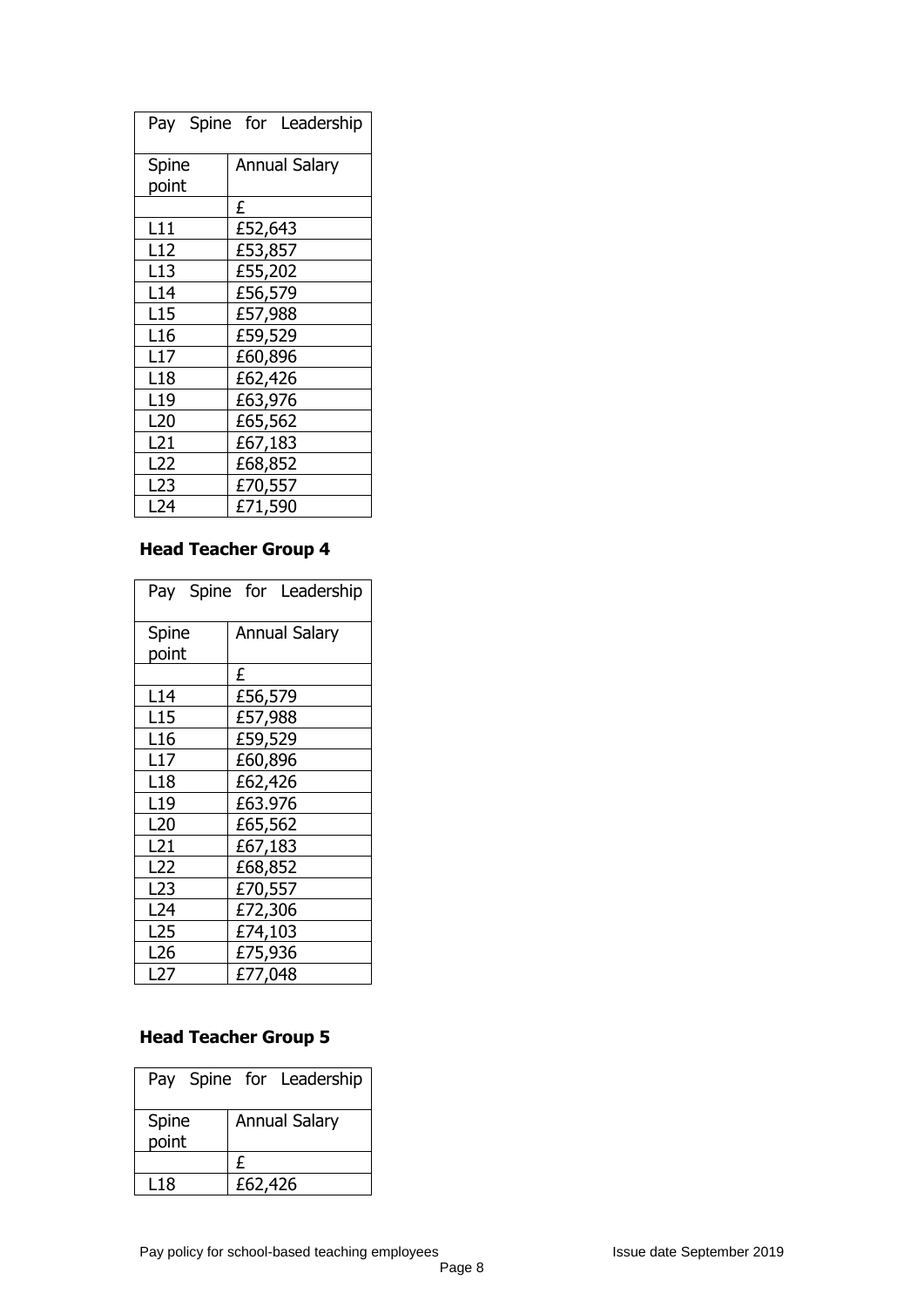| L <sub>19</sub> | £63,976 |
|-----------------|---------|
| L <sub>20</sub> | £65,562 |
| L21             | £67,183 |
| L22             | £68,852 |
| L <sub>23</sub> | £70,557 |
| L24             | £72,306 |
| L <sub>25</sub> | £74,103 |
| L26             | £75,936 |
| L27             | £77,818 |
| L <sub>28</sub> | £79,748 |
| L <sub>29</sub> | £81,723 |
| L30             | £83,757 |
| L31             | £84,976 |

# **Head Teacher Group 6**

|                 | Pay Spine for Leadership |
|-----------------|--------------------------|
| Spine           | <b>Annual Salary</b>     |
| point           |                          |
|                 | £                        |
| L21             | £67,183                  |
| L <sub>22</sub> | £68,852                  |
| L23             | £70,557                  |
| L24             | £72,306                  |
| L <sub>25</sub> | £74,103                  |
| L <sub>26</sub> | £75,936                  |
| L27             | £77,818                  |
| L28             | £79,748                  |
| L29             | £81,723                  |
| L30             | £83,757                  |
| L31             | £85,826                  |
| L32             | £87,961                  |
| L33             | £90,145                  |
| L34             | £92,374                  |
| L35             | £93,732                  |

# **Head Teacher Group 7**

|                 | Pay Spine for Leadership |
|-----------------|--------------------------|
| Spine<br>point  | <b>Annual Salary</b>     |
|                 | £                        |
| L24             | £72,306                  |
| L <sub>25</sub> | £74,103                  |
| L <sub>26</sub> | £75,936                  |
| L <sub>27</sub> | £77,818                  |
| L <sub>28</sub> | £79,748                  |
| L29             | £81,723                  |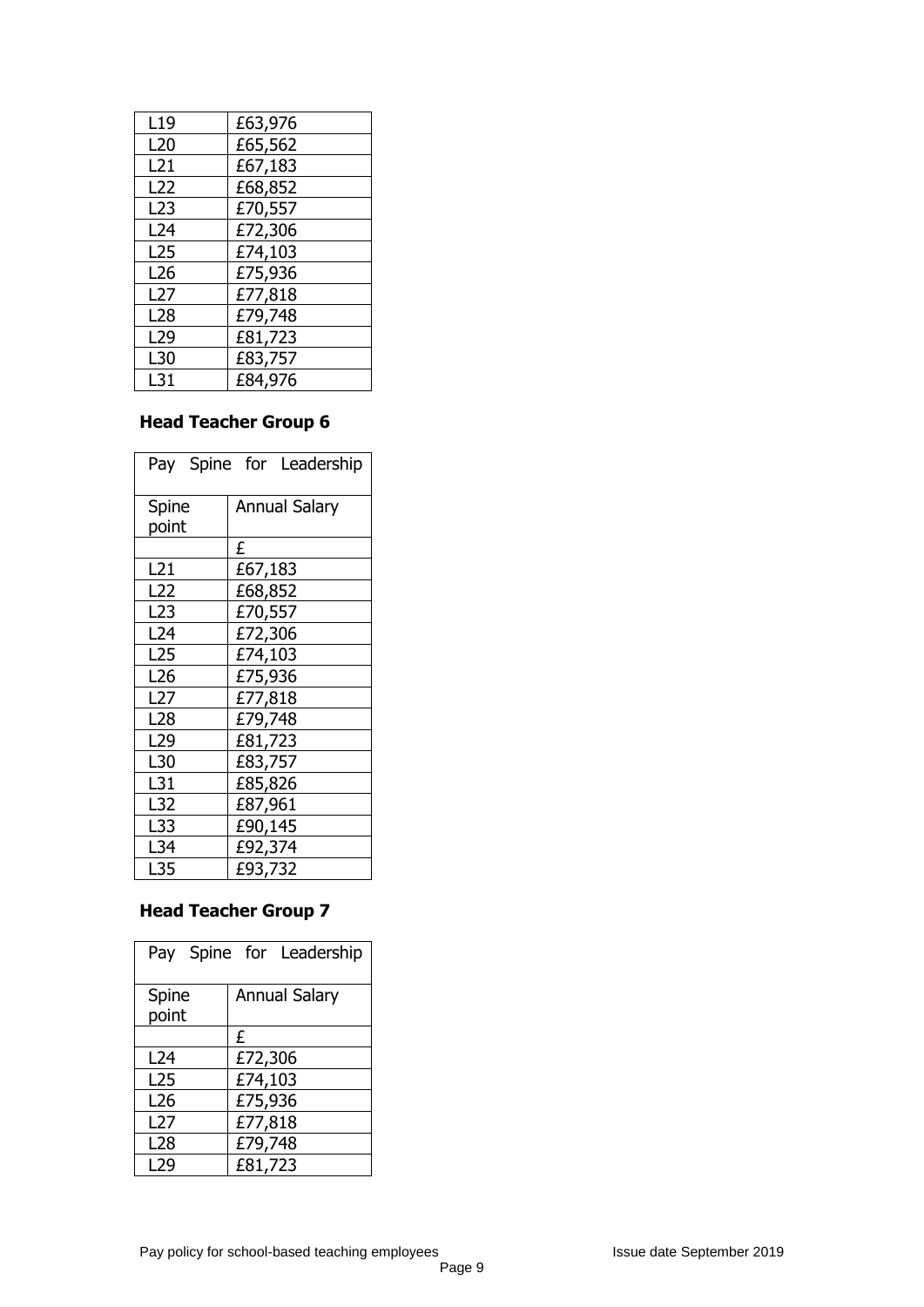| L30             | £83,757  |
|-----------------|----------|
| L31             | £85,826  |
| L32             | £87,961  |
| L33             | £90,145  |
| L34             | £92,374  |
| L35             | £94,669  |
| L36             | £97,013  |
| L <sub>37</sub> | £99,427  |
| L38             | £101,885 |
| L39             | £103,334 |

# **Head Teacher Group 8**

| Pay Spine for Leadership |                      |  |
|--------------------------|----------------------|--|
| Spine                    | <b>Annual Salary</b> |  |
| point                    |                      |  |
|                          | £                    |  |
| L <sub>28</sub>          | £79,748              |  |
| L <sub>29</sub>          | £81,723              |  |
| L30                      | £83,757              |  |
| L31                      | £85,826              |  |
| L32                      | £87,961              |  |
| L33                      | £90,145              |  |
| L34                      | £92,374              |  |
| L35                      | £94,669              |  |
| L36                      | £97,013              |  |
| L37                      | £99,427              |  |
| L38                      | £101,885             |  |
| L39                      | £104.368             |  |
| L40                      | £106,972             |  |
| L41                      | £109,645             |  |
| L42                      | £112,392             |  |
| L43                      | £114,060             |  |

# **Leadership Pay Spine for Deputy Head Teachers and Assistant Head Teachers**

| Pay Spine for Leadership |                      |
|--------------------------|----------------------|
| Spine point              | <b>Annual Salary</b> |
|                          | £                    |
| 01                       | £41,065              |
| 02                       | £42,093              |
| 03                       | £43,144              |
| 04                       | £44,219              |
| 05                       | £45,319              |
| 06                       | £46,457              |
| 07                       | £47,707              |
| 08                       | £48,808              |
| 09                       | £50,026              |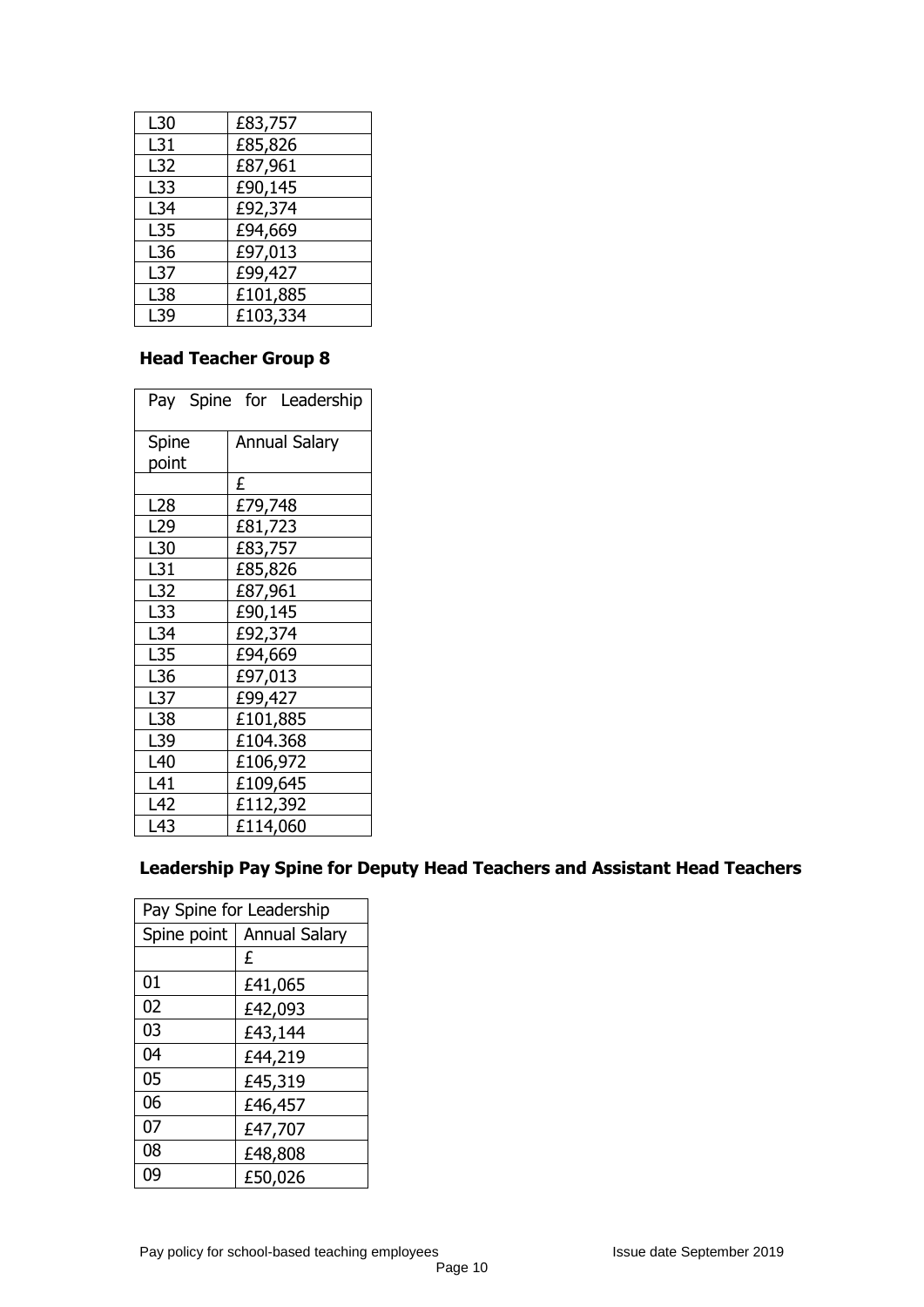| 10 | £51,311  |
|----|----------|
| 11 | £52,643  |
| 12 | £53,857  |
| 13 | £55,202  |
| 14 | £56,579  |
| 15 | £57,988  |
| 16 | £59,529  |
| 17 | £60,896  |
| 18 | £62,426  |
| 19 | £63,976  |
| 20 | £65,562  |
| 21 | £67,183  |
| 22 | £68,852  |
| 23 | £70,557  |
| 24 | £72,306  |
| 25 | £74,103  |
| 26 | £75,936  |
| 27 | £77,818  |
| 28 | £79,748  |
| 29 | £81,723  |
| 30 | £83,757  |
| 31 | £85,826  |
| 32 | £87,961  |
| 33 | £90,145  |
| 34 | £92,374  |
| 35 | £94,669  |
| 36 | £97,013  |
| 37 | £99,427  |
| 38 | £101,885 |
| 39 | £104,368 |
| 40 | £106,972 |
| 41 | £109,645 |
| 42 | £112,392 |
| 43 | £114,060 |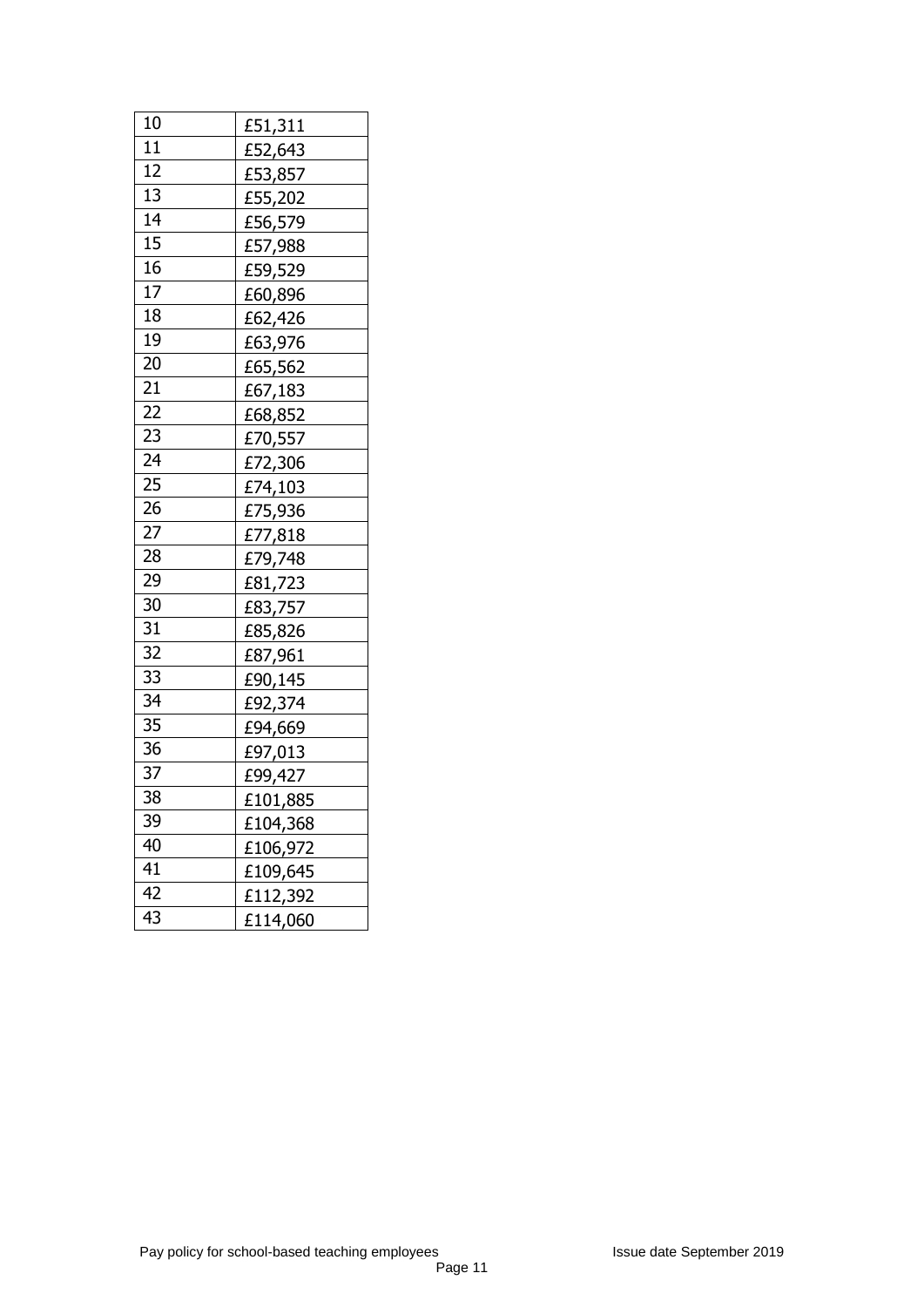#### **Use either**

- 4.28 The current pay ranges for the Head Teacher, Deputy Head Teacher(s) and Assistant Head Teacher(s) have been determined in accordance with the Individual School Range and other criteria specified in the 2019 STPCD paras 5-11 and ensuring fair pay relativities.
- 4.29 The Governing Body has established the following pay ranges for the Head Teacher, Deputy Head Teacher(s) and Assistant Head Teacher(s):

#### **Head Teacher pay range**:

#### 4.31 **Head Teacher Group 3**

|                 | Pay Spine for Leadership |
|-----------------|--------------------------|
| Spine           | <b>Annual Salary</b>     |
| point           |                          |
|                 | £                        |
| L11             | £52,643                  |
| L12             | £53,857                  |
| L13             | £55,202                  |
| L14             | £56,579                  |
| L <sub>15</sub> | £57,988                  |
| L16             | £59,529                  |
| L17             | £60,896                  |
| L <sub>18</sub> | £62,426                  |
| L19             | £63,976                  |
| L20             | £65,562                  |
| L21             | £67,183                  |
| L22             | £68,852                  |
| L23             | £70,557                  |
| L24             | £71,590                  |

# **Assistant Head Teacher pay range:**

- 4.32 L1-L5
- 4.33 The Deputy Head Teacher will have the responsibility for discharging, in full, the responsibilities of the Head in the absence of the Head Teacher.
- 4.37 A payment for residential working of  $E[*]$  is paid which is not included in the 25% limit
- 4.38 The reason(s) for this payment is/are not already included in the assessment of the Head Teacher's salary range.

#### Refer to **Pay Determination for Leadership posts 2014 onwards Refer to STPCD 2019 Paragraphs 10.1 – 10.4**

4.39 The Indicative Pay Range for the Head Teacher has been reassessed from 1 September 2019 in accordance with the following factors: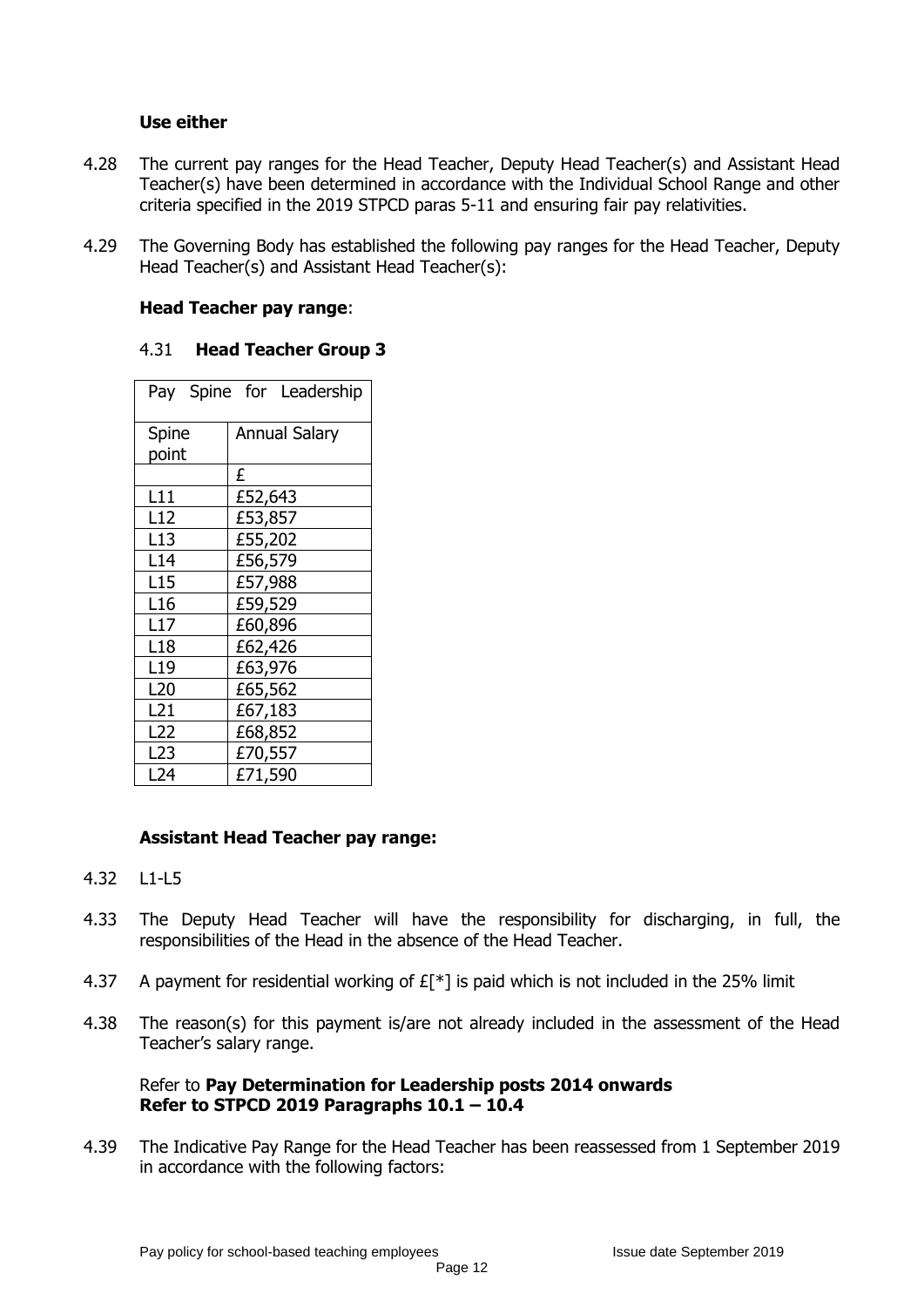Stage 1

4.40 The total unit score for the school in accordance with paragraphs 5-8 of the STPCD 2019. This includes permanent responsibility for leading [1] School(s)

Stage 2

4.41 The complexity and challenge of the role has been assessed as higher than provided for by the calculation in stage 1 above.

(Examples are:

- o There is a high level of deprivation in the community due to Free School Meal entitlement/English as an Additional Language/High numbers of looked after children or children with special needs/high level of in-year churn/pupil mobility
- $\circ$  There is a high degree of complexity and challenge due to accountability for multiple schools or managing across several dispersed sites which is not already reflected in the total unit score used at stage 1.
- $\circ$  Additional accountability not reflected in stage 1, e.g. leading a teaching alliance
- $\circ$  Difficulties in recruiting suitable candidates due to e.g. location/specialism])

Stage 3

- 4.42 Consider candidate specific factors
- 4.44 The pay range for the Head Teacher has been determined as [**L11-L18**]
- 4.46 The pay range for the Assistant Head is based on the salary of the Head Teacher [and Deputy Head Teacher where applicable] and has been determined as L1-L5

#### **Pay Awards**

4.47 The pay award for teachers for this year will be paid to all teachers in the school on the minimum of their pay scales

#### **Part time teachers**

- 4.49 Teachers employed at the school on an ongoing basis but who work less than a full working day or week are deemed to be part time.
- 4.50 Teachers employed on a part time basis have the right to not be treated less favourably than full time employees as outlined in the Part Time Workers (Prevention of Less Favourable Treatment) Regulations, 2000.
- 4.51 The Governing Body will provide part time teachers with a written statement in the form of their contract, detailing their working time obligations and the mechanism used to determine their pay, subject to the provisions of the statutory pay arrangements. The Governing Body will ensure this information is maintained and updated accordingly.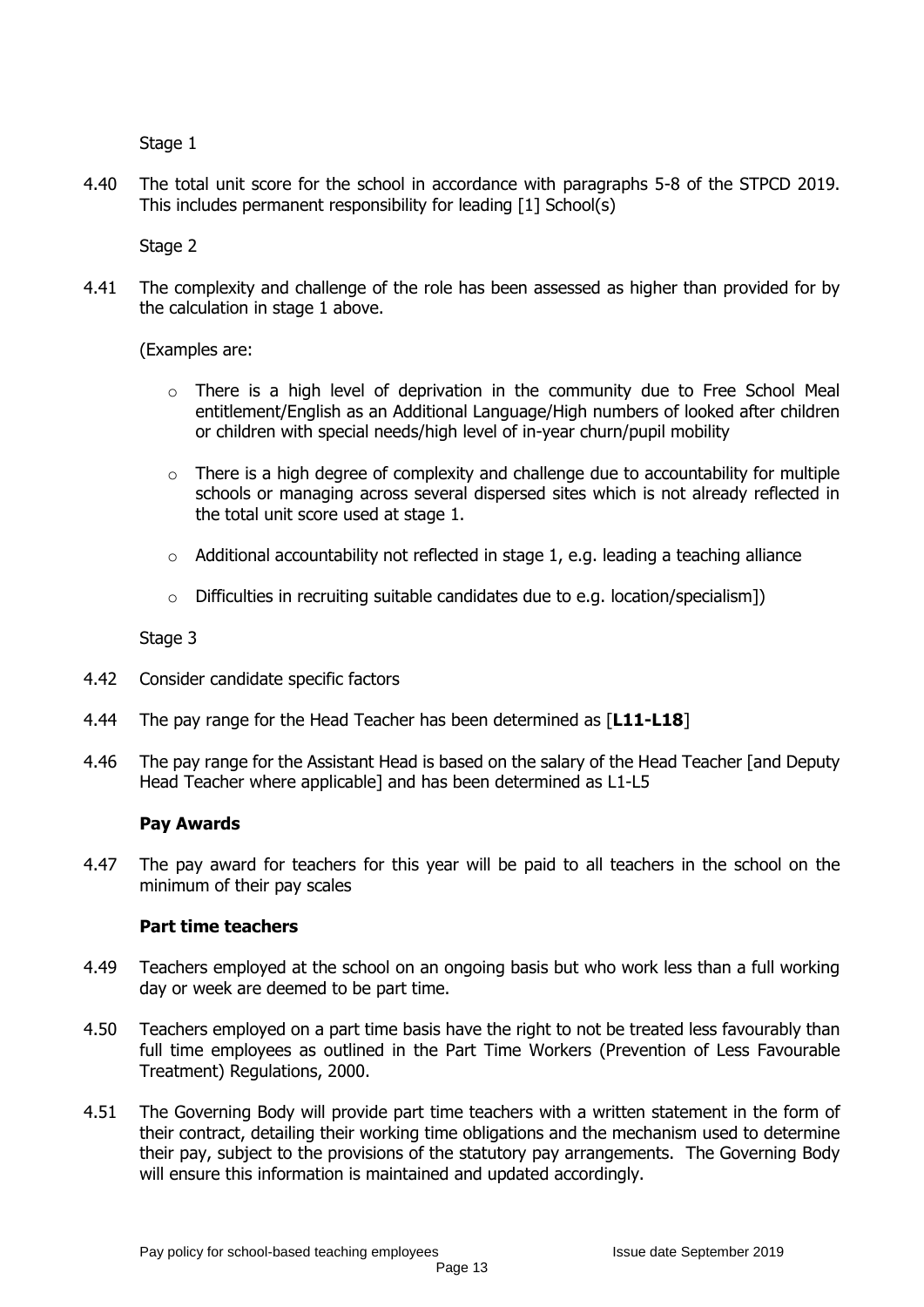- 4.52 Part time teachers shall be paid a proportion of the remuneration that would be paid if they were employed on a full time basis.
- 4.53 Part time teachers are entitled to PPA time pro rata to full time teachers.

### **Short notice/supply teachers**

- 4.54 Teachers who work on a day-to-day or other short notice basis have their pay determined in the same way as other teachers. Teachers paid on a daily basis will have their salary assessed as an annual amount, divided by 195 days; periods of employment for less than a day being calculated pro rata. **(STPCD 2019 paragraph 42.1)**
- 4.55 A teacher engaged by a school specifically **for the full day** is entitled to claim payment calculated by reference to  $1/195<sup>th</sup>$  of the aggregate annual salary of an equivalent full time teacher. A full day's engagement would not ordinarily be limited to the duration of the school's sessional period and the teacher will be expected to undertake work other than the teaching of pupils, as directed, i.e. to undertake on that day the full range of work of the regularly employed teacher, for whom (s)he is substituting.
- 4.56 A teacher engaged on a particular day by a school specifically for a period or periods which amount to **less than a full day,** is entitled to claim payment for the time worked calculated pro rata to that of an equivalent full time teacher.
- 4.57 In this case payment will be claimed by reference to the hours agreed between the school and the teacher at the outset of the engagement or as subsequently modified, by agreement, for additional work undertaken. Normal mid session breaks will be included as part of the hours offered.
- 4.58 The hourly rate of payment will be determined by reference to the average directed time of an equivalent full time teacher  $-$  i.e. 6.5 hours per day.
- 4.59 The school will, in contracting the teacher, make clear at the outset the terms of the engagement, including the number of hours to be worked and the level of pay for that engagement. Where, following acceptance of these terms, the teacher requests confirmation of the details, this will be confirmed by the school in writing as soon as possible thereafter.

# **5 PAY PROGRESSION BASED ON PERFORMANCE**

- 5.1 The Governing Body agrees the school budget and will ensure that appropriate funding is allocated for performance pay progression at all levels. [The Governing Body recognises that funding cannot be used as a criterion to determine pay progression or progression to the UPS.]
- 5.2 The arrangements for teacher appraisal are set out in the school's Appraisal Policy.
- 5.3 Decisions regarding pay progression will be made with reference to the teacher's appraisal reports and the pay recommendations they contain. Final decisions about whether or not to accept a pay recommendation will be made by the Governing Body, having regard to the appraisal report and taking into account advice from the senior leadership team.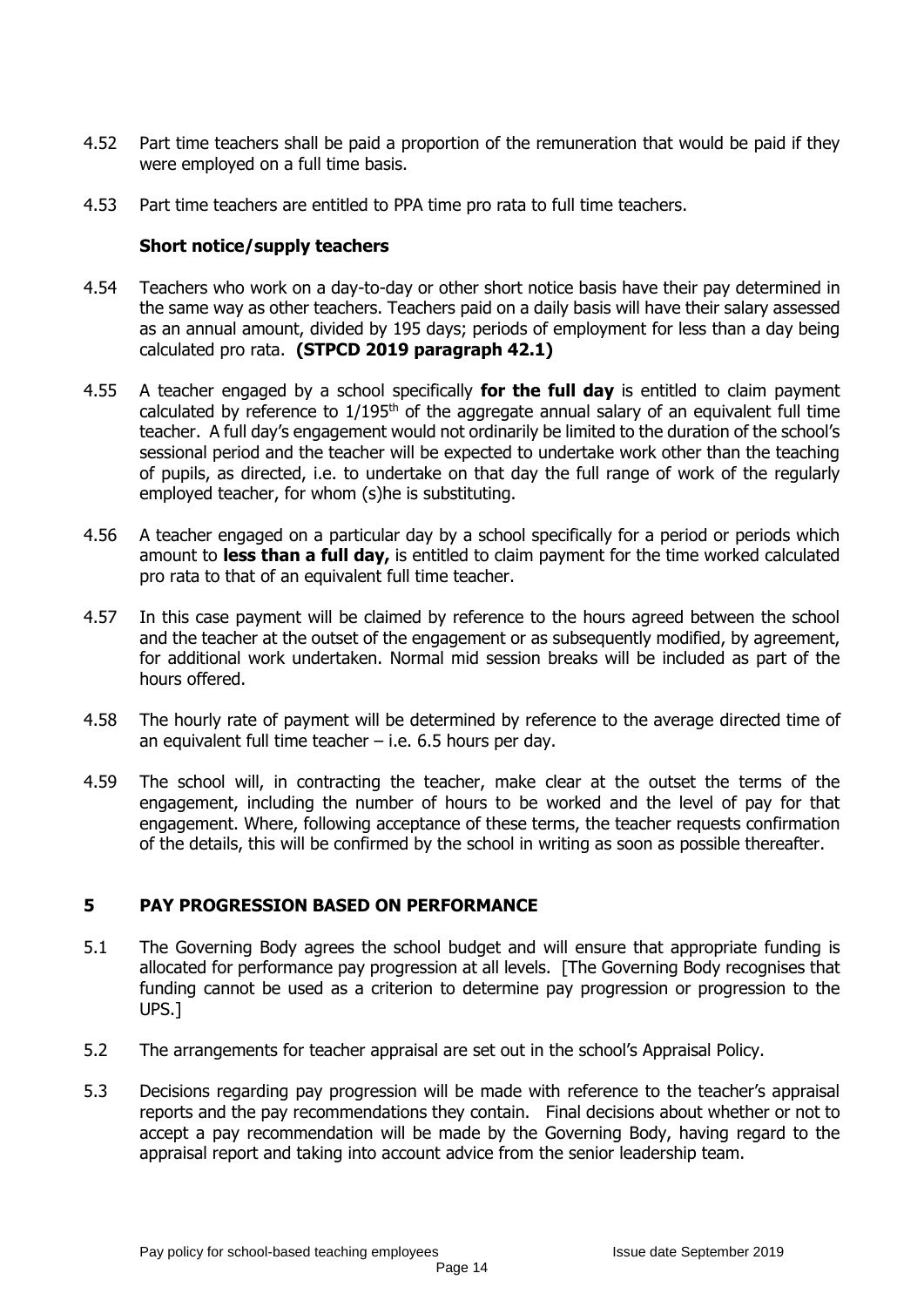- 5.4 All teachers can expect progression to the top of their pay range as a result of successful appraisal reviews.
- 5.5 To be fair and transparent, assessments of performance will be based on evidence. Fairness and equity will be assured by annual monitoring by the Governing Body of the applications of the pay policy and pay decisions.
- 5.6 NQTs have no automatic entitlement to pay progression on completion of induction. The evidence from induction should inform decisions about their pay progression. The governing body can determine where, within the pay range, their annual salary will be fixed.

#### **Executive Head Teacher**

- 5.7 The Executive Head Teacher must demonstrate sustained high quality of performance, with particular regard to leadership, management and pupil progress at the Academy and will be subject to a review of performance (in accordance with the Academy's Performance Management Policy) against performance objectives before any performance points will be awarded. **(Refer to STPCD 2019, para 11)**
- 5.9 Where the appraisal review does not demonstrate successful achievement of *achievement of* objectives, pupil progress, meeting teacher standards, etc. no pay progression will be awarded. The appraiser will inform the appraisee during the course of the year if performance is falling short and should be given assistance to achieve the standards required.

#### **Head Teacher**

- 5.10 The Head Teacher must demonstrate sustained high quality of performance, with particular regard to leadership, management and pupil progress at the school and will be subject to a review of performance (in accordance with the school's Performance Management Policy) against performance objectives before any performance points will be awarded. **(Refer to STPCD 2019, para 11)**
- 5.12 Where the appraisal review does not demonstrate successful achievement of *achievement of* objectives, pupil progress, meeting teacher standards, etc. no pay progression will be awarded. The appraiser will inform the appraisee during the course of the year if performance is falling short and should be given assistance to achieve the standards required.

#### **Deputies and Assistant Heads**

- 5.13 Deputies and Assistant Heads must demonstrate sustained high quality of performance in respect of school leadership, management and pupil progress and will be subject to a review of performance against their performance objectives before any performance points will be awarded. **(Refer to STPCD 2019, para 11)**
- 5.15 Where the appraisal review does not demonstrate successful achievement of *achievement of* objectives, pupil progress, meeting teacher standards, etc. no pay progression will be awarded. The appraiser will inform the appraisee during the course of the year if performance is falling short and should be given assistance to achieve the standards required.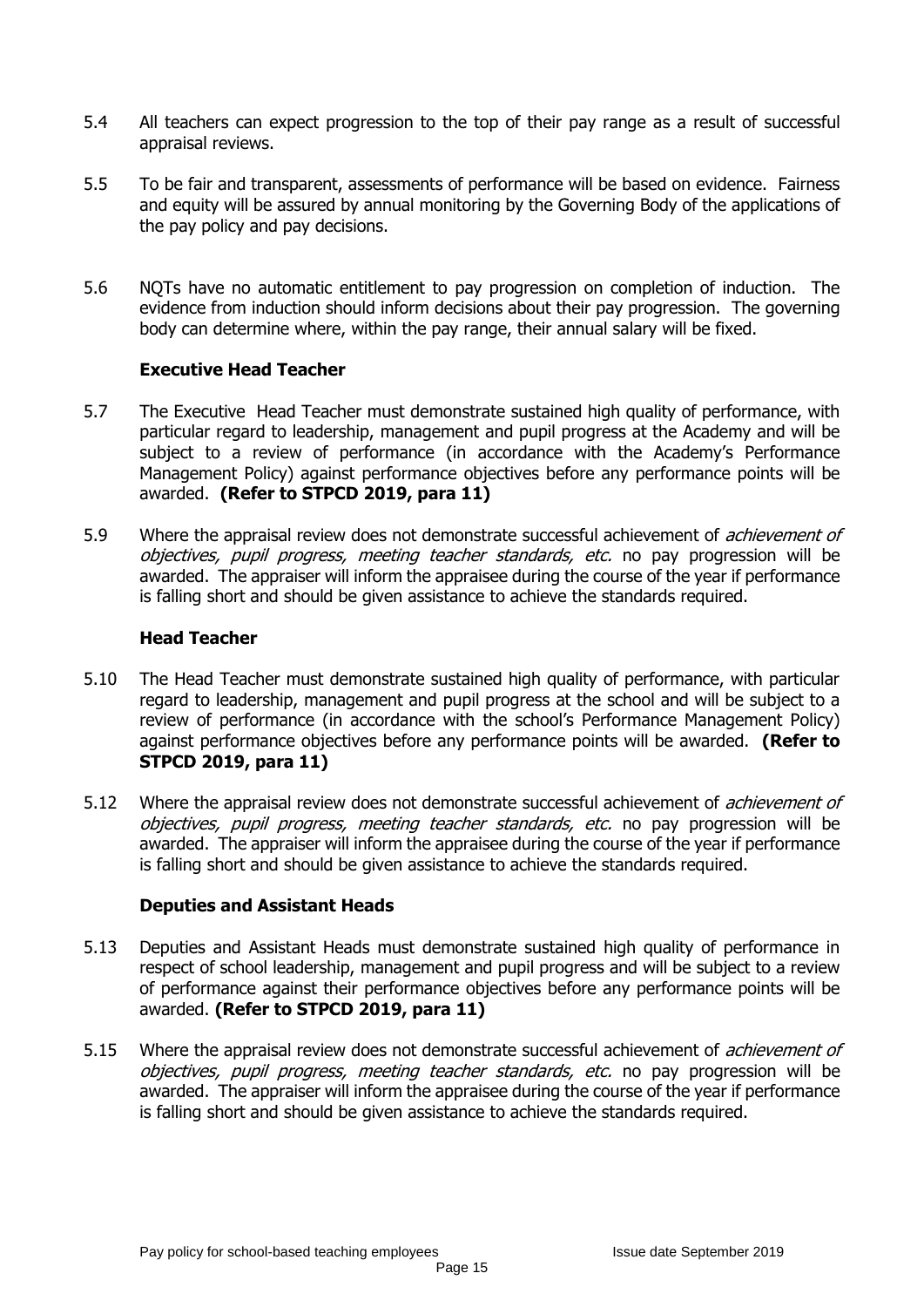### **Post Threshold Teachers**

- 5.22 Post Threshold teachers will be subject to an annual review of performance. Progression within the UPR will normally be at **two yearly intervals** and is subject to **two consecutive** successful appraisals and the Governing Body being satisfied that the teacher's achievements and contribution to the school have been substantial and sustained. For annual progression to be awarded, teachers will be expected to have achieved agreed appraisal objectives.
- 5.23 Where the appraisal review does not demonstrate successful achievement of *achievement of* objectives, pupil progress, meeting teacher standards, etc. no pay progression will be awarded. The appraiser must tell the appraisee during the course of the year if performance is falling short and should be given assistance to achieve the standards required.

#### **Classroom Teachers on the Main Scale**

- 5.24 Main scale classroom teachers will be awarded pay progression on the Main Pay Range following each successful appraisal review. The criteria for pay progression is set out below:
- 5.25 A classroom teacher may be awarded additional pay progression on the main pay range for excellent performance over the previous academic year, having regard to all aspects of their professional duties, but in particular classroom teaching. The Governing Body will only exercise this discretion on the recommendation of the reviewer, where the outcomes of the performance review demonstrate that such an award is clearly merited.
- 5.26 Where the appraisal review does not demonstrate successful achievement of e.q. achievement of objectives, pupil progress, meeting teacher standards, etc. no pay progression will be awarded. The appraiser will inform the appraisee during the course of the year if performance is falling short and should be given assistance to achieve the standards required.

#### 5.27 **Unqualified Teachers**

- 5.28 Unqualified teachers will be awarded pay progression on the Unqualified Teachers Pay Range following each successful appraisal review. The criteria for pay progression is set out below:
- 5.29 An unqualified teacher may be awarded additional pay progression on the unqualified teachers pay range for excellent performance over the previous academic year, having regard to all aspects of their professional duties, but in particular classroom teaching. The Governing Body will only exercise this discretion on the recommendation of the reviewer, where the outcomes of the performance review demonstrate that such an award is clearly merited.
- 5.30 Where the appraisal review does not demonstrate successful achievement of e.q. achievement of objectives, pupil progress, meeting teacher standards, etc. no pay progression will be awarded. The appraiser must tell the appraisee during the course of the year if performance is falling short and should be given assistance to achieve the standards required.

# **6 DISCRETIONARY ALLOWANCES AND PAYMENTS**

#### **Teaching and Learning Responsibility Payments (TLRs)** (**Refer to STPCD, 2019, para 20)**

6.1 TLRs will be awarded to the holders of the posts indicated in the attached staffing structure.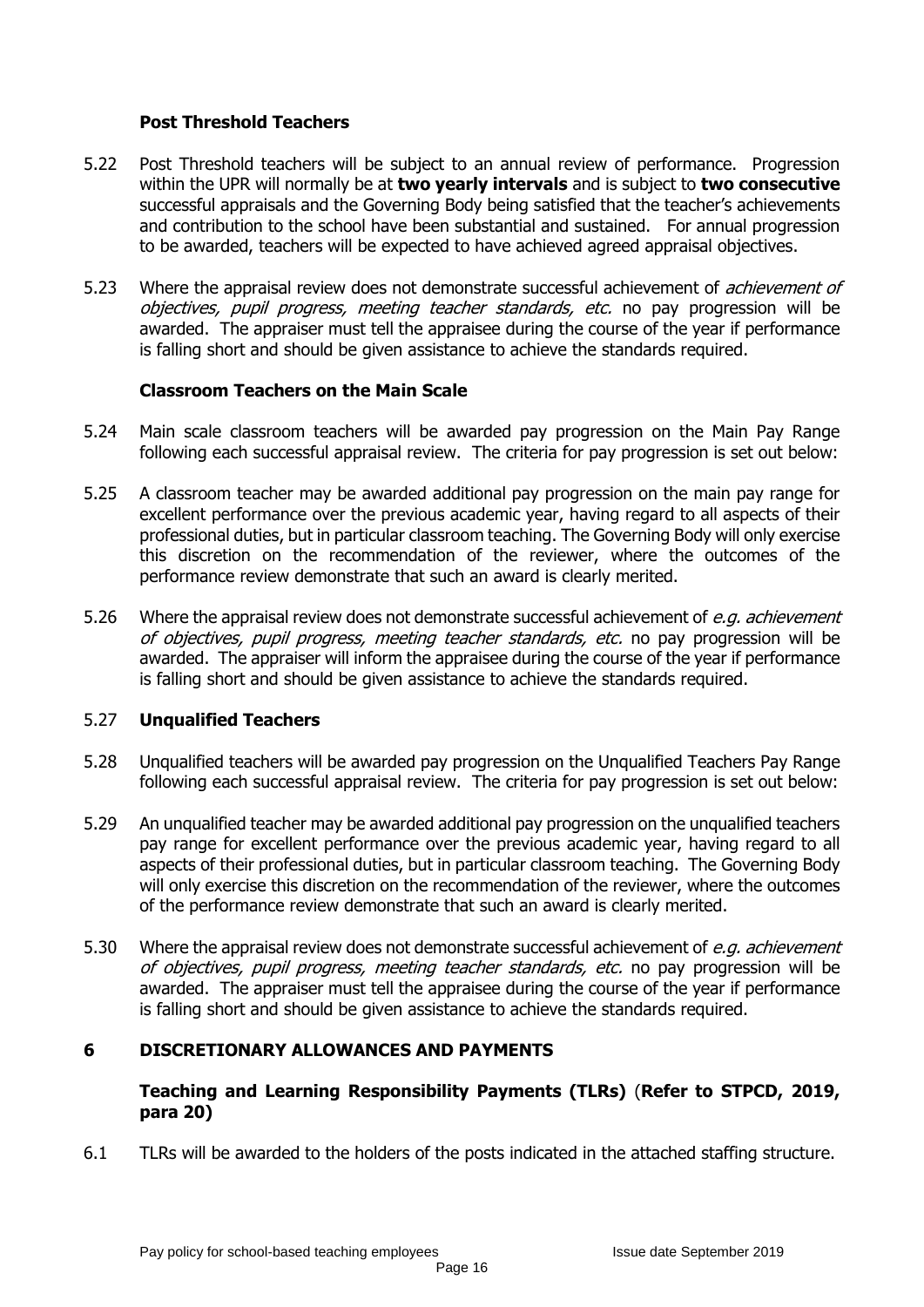6.2 The values of the TLRs to be awarded are set out below:

TLR2s will be awarded to the following values:

- 2.1  $[£2,796]$  to the holder of  $[n/a]$
- 2.2 [£4,657] to the holder of [posts]
- 2.3 [£6,829] to the holder of [posts]

TLR1s will be awarded to the following value:

- 1.1 [£8,069] to the holder of [posts].
- 1.2 **[£9,931] to the holder of [posts].**
- 1.3 [£11,795] to the holder of [posts].
- 1.4 [£13,654] to the holder of [posts].
- 6.3 Before awarding any TLR1 or TLR2 payment, the Governing Body must be satisfied that the teacher's duties include a significant responsibility that is not required of all classroom teachers and that:
	- A, is focused on teaching and learning;
	- B, requires the exercise of a teacher's professional skills and judgement
	- C, requires the teacher to lead, manage and develop a subject or curriculum area; or to lead and manage pupil development across the curriculum;
	- D, has an impact on the educational progress of pupils other than the teacher's assigned classes or groups of pupils; and
	- E, involves leading, developing and enhancing the teaching practice of other staff
- 6.4 In addition, before awarding a TLR1 payment, the Governing Body must be satisfied that the sustained, additional responsibility referred to above includes line management responsibility for a significant number of people.
- 6.5 Teachers will not be expected to undertake permanent or additional responsibilities without payment of an appropriate permanent TLR1 or TLR 2 payment. A TLR1 and TLR2 payment cannot be paid concurrently.
- 6.6 The Governors can award a fixed term TLR3 payment to a teacher for clearly time-limited school improvement projects or one-off externally driven responsibilities. The duration of the fixed term must be established at the outset and payment will be made on a monthly basis for the duration of the fixed term. TLR3 payments do not attract safeguarding and can be paid concurrently with a TLR1 or TLR2 payment.

TLR 3s will be awarded to the following value

- 3.1 £555
- 3.2 £1,656
- 3.3 £2,757

# **Special Educational Needs Allowances (Refer to STPCD 2019, para 21)**

6.7 The annual value of an SEN allowance is set within the **range of no less than £2,209 and no more than £4,359 (STPCD 2019, para 21.1**).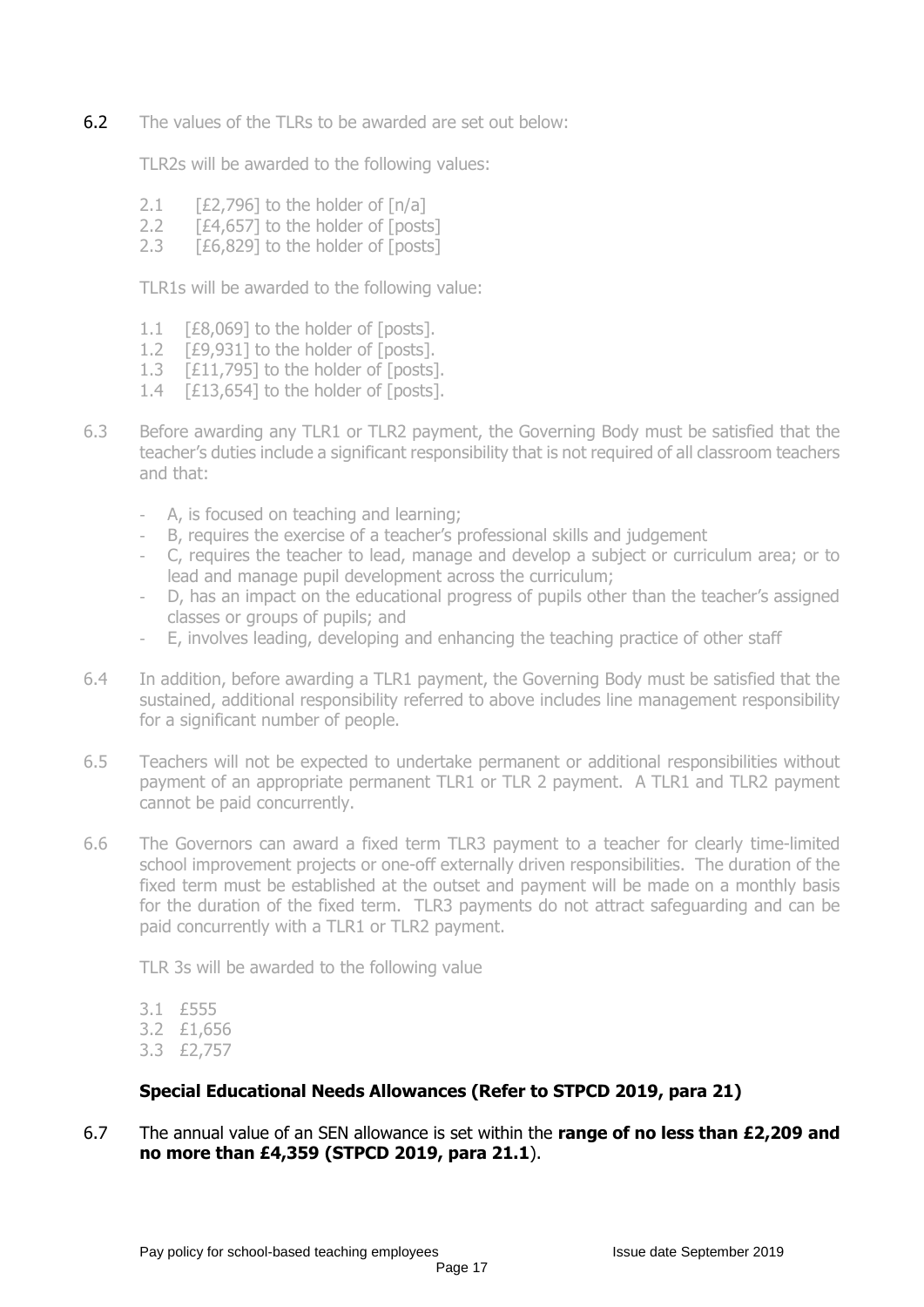- 6.8 SEN allowances will be paid in the following circumstances<sup>7</sup>:
	- In any post that requires a mandatory SEN qualification, and involves teaching pupils with SEN.
	- to all classroom teachers who teach pupils in at least one designated special class or within a designated unit in the school
	- in any non-designated setting (including a pupil referral unit) that is analogous to a designated special class or unit, where the post:–
	- (i) Involves a substantial element of working directly with children with special educational needs
	- (ii) Requires the exercise of a teacher's professional skills and judgement in the teaching of children with special educational needs
	- (iii) Has a greater level of involvement in the teaching of children with special educational needs than is the normal requirement of teachers throughout the school or unit within the school
- 6.9 The annual value of SEN allowances paid in the school will be based on the following criteria:
	- The structure of the school's SEN provision
	- Whether any mandatory qualifications are required for the post
	- The qualifications or expertise of the teacher relevant to the post and
	- The relative demands of the post
- 6.10 Those teachers who acct in role of SENCO will receive an SEN allowance of £2209
- 6.13 The decision to make SEN awards to teachers and the value of those awards will be made on a rational, transparent and fair basis.
- 6.14 The value of SEN allowances in payment will be reviewed each year to ensure that the appropriate amount is paid. If payments are reduced, safeguarding will be paid in the usual way.

# **7 OTHER DISCRETIONARY PAYMENTS<sup>9</sup>**

#### **Continuing Professional Development**

7.1 Teachers who undertake voluntary continuing professional development outside the school day will be entitled to an additional payment of – n/a**. (Refer to STPCD 2019 paragraph 26)**

# **Initial Teacher Training Activities**

**.** 

*<sup>7</sup> Please note if the criteria are met, it is mandatory for an SEN allowance to be awarded*

*<sup>9</sup> These payments are discretionary. Governing Bodies must be able to objectively justify additional payments and they should be applied consistently across the school*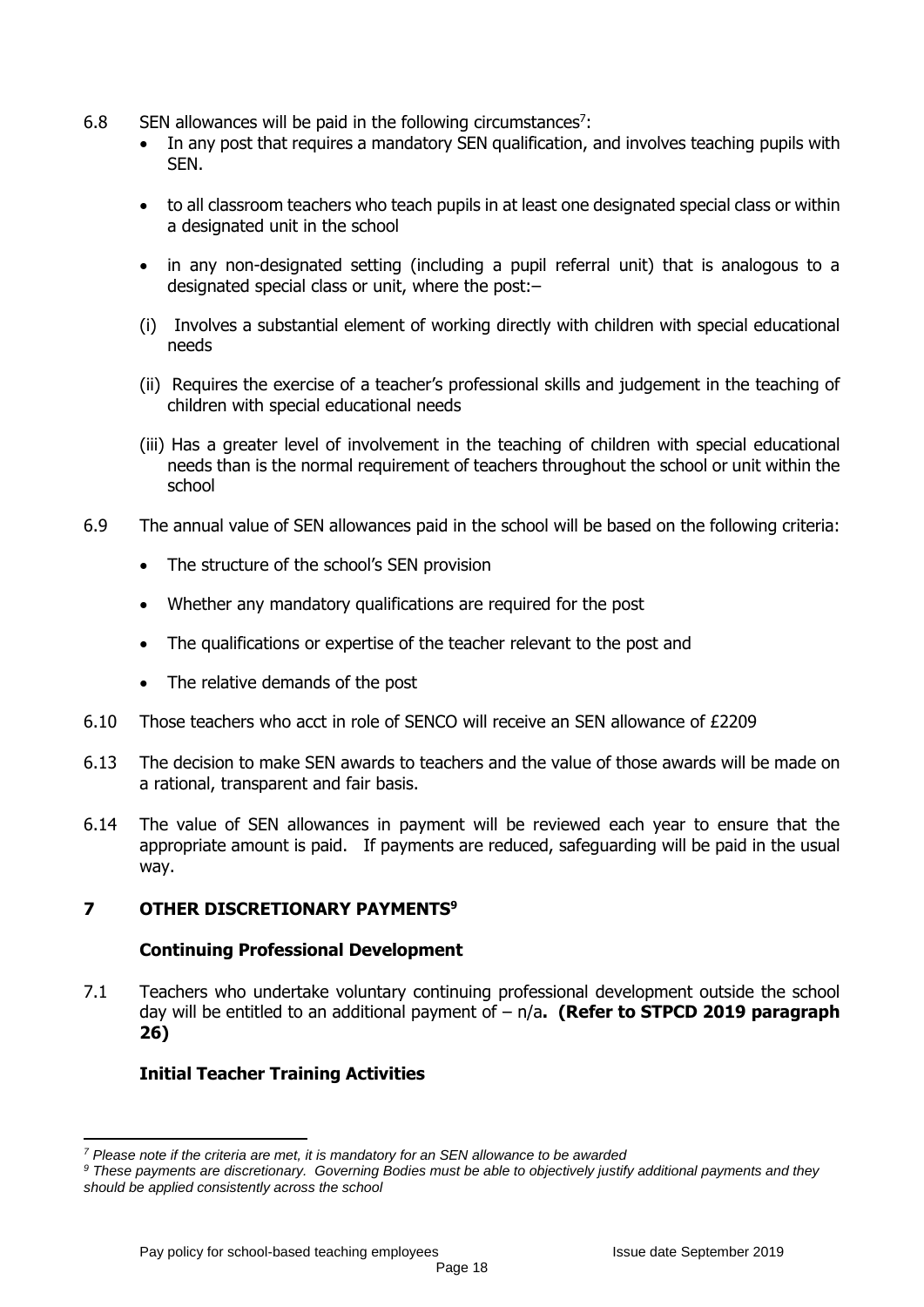- 7.2 Teachers who undertake, voluntarily, school-based initial teacher training activities will be entitled to a payment of  $-$  n/al.
- 7.3 Activities that will attract payment include  $n/a$
- 7.4 Teachers who undertake initial teacher training activities which are not seen as part of the ordinary running of the school will be given separate contracts of employment to cover areas of work that are not part of their substantive teaching job or contract of employment. Areas of work that will attract a payment of n/a - include: - n/a.

#### **Out-of-School Learning Activities**

- 7.5 Teachers who are requested to provide learning activities outside of the normal school hours and activities, and whose salary range does not take account of such activity, will be entitled to a payment of  $- n/a$ .
- 7.6 Activities that will attract payment include n/a].

#### **Recruitment and Retention Incentives and Benefits Refer to STPCD 2019 paragraph 27**

- 7.7 The Governing Body will pay recruitment awards to teachers of [**n/a**] for maximum of [three]<sup>10</sup> years in the following circumstances  $\lceil n/a \rceil$ . This payment will be reviewed and may be extended.
- 7.8 The Governing Body will pay retention awards to teachers of [**n/a**] for a maximum of [three]<sup>10</sup> years. This may be extended.
- 7.9 The Governing Body may offer further recruitment and retention benefits, for example [**school to insert details of other benefits payable, such as support for travel costs, care of dependants etc, amount and circumstances – see para 73 of Section 3. STPCD 2019**].
- 7.10 The Governing Body will review the level of payment/benefits annually or as set out above.
- 7.11 Head Teachers, Deputy Head Teachers and Assistant Head Teachers may not be awarded recruitment or retention allowances other than reasonably incurred housing or relocation costs. Otherwise recruitment and retention difficulties should be taken into account when determining the pay range under the STPCD 2019. Where a recruitment or retention allowance was awarded to a Leadership teacher under a previous document, subject to review, the payment will continue until such time as previously determined or Leadership pay is determined under the STPCD 2019.

#### **Salary Sacrifice arrangements**

7.13 For the purposes of this paragraph, the term "salary sacrifice arrangement" means any arrangement under which the teacher gives up the right to receive part of their teacher's gross salary in return for the School's agreement to provide a benefit in kind under any of the following approved schemes: **[school to insert schemes as appropriate]**

<sup>1</sup> *<sup>10</sup> School to insert review period*

*<sup>10</sup> School to insert review period*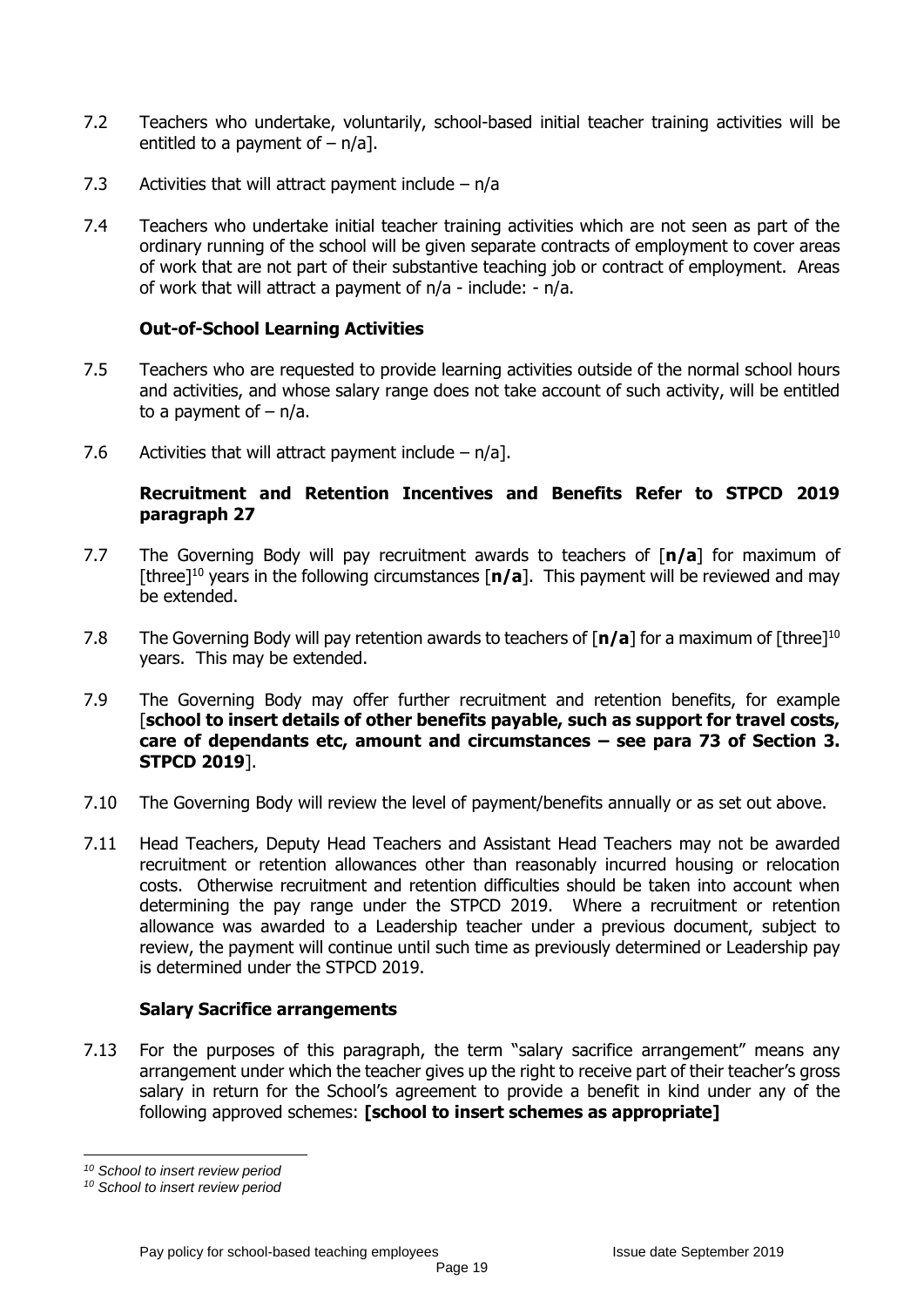- a) A child care voucher or other child care benefit scheme;
- b) A cycle or cyclist's safety equipment scheme; or
- c) A mobile telephone scheme entered into on or before 5 April 2017 (except that a salary sacrifice arrangement for a mobile telephone scheme will only be covered by the provisions of this paragraph until 6 April 2019; and that the benefit-in-kind is exempt from tax.
- 7.14 Where a teacher participates in a salary sacrifice scheme the teacher's gross salary may be reduced accordingly for the duration of such participation.
- 7.15 Participation in any salary sacrifice arrangement has no effect upon the determination of any safeguarded sum to which a teacher may be entitled under any provision of this Pay Policy

# **8 PROGRESSION TO THE UPPER PAY RANGE**

- 8.1 A qualified teacher may apply, once a year, to the Head Teacher for threshold assessment. Applications should be received by [**31st June**]
- 8.2 The evidence used in assessing whether the teacher meets the criteria set out below will be the Appraisal Review statements covering the 2 year period up to and ending at the date of the teacher's application.
- 8.3 An application from a qualified teacher will be successful where the Governing Body is satisfied that:
	- a) The teacher is highly competent in all elements of the relevant standards; and
	- b) The teacher's achievements and contribution to the school are substantial and sustained.

For the purposes of this pay policy

8.4 Highly competent means performance which is not only good but also good enough to provide coaching and mentoring to other teachers, give advice to them and demonstrate to them effective teaching practice and how to make a wider contribution to the work of the school in order to help them meet the relevant standards and develop their teaching practice

8.5 Substantial means of real importance, validity or value to the school, play a critical role in the life of the school, provide a role model for teaching and learning; make a distinctive contribution to the raising of pupil standards; take advantage of appropriate opportunities for professional development and use the outcomes effectively to improve pupils' learning; and

- 8.6 Sustained means maintained continuously over a long period, e.g. 2 school years.
- 8.7 Where the Governing Body is satisfied that the teacher meets the criteria set out above the teacher will move to UPR 1 from 1 September of the following year.
- 8.8 Where the Governing Body is not satisfied that the teacher has met the standards set out above the application will be rejected and the applicant informed in writing giving reasons for the decision and advice about those aspects of performance which need to be improved in order to meet the standards.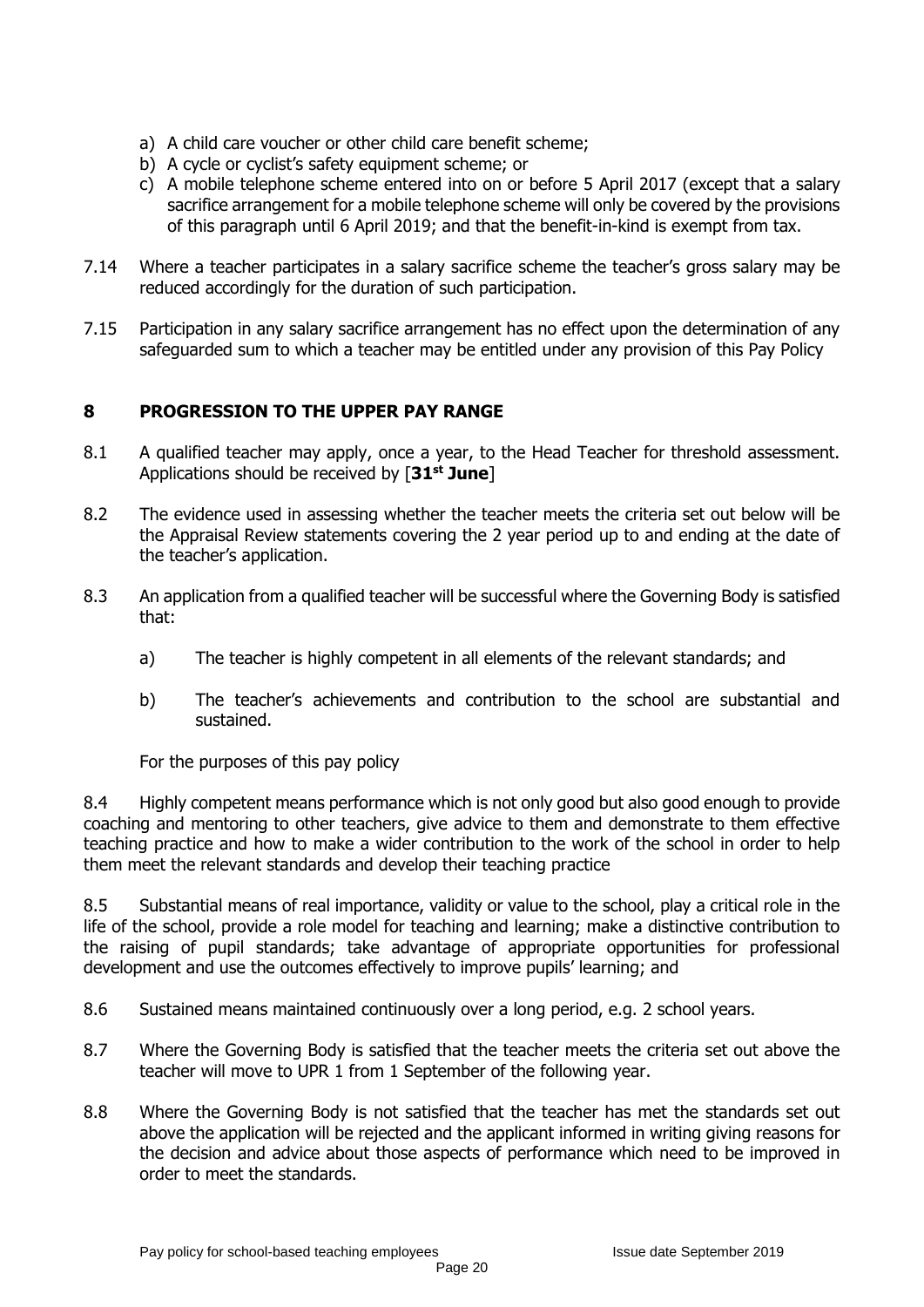- 8.9 The assessment will be made within 10 working days of the receipt of the application or the conclusion of the appraisal process whichever is later. If unsuccessful the teacher will be advised of their right of appeal against the decision. Appeals will be heard under the school's general appeals arrangements.
- 8.10 If a teacher is simultaneously employed at another school(s), they may submit separate applications if they wish to apply to be paid on the Upper Pay Range in that school or schools. This school will not be bound by any pay decision made by another school.
- 8.11 An application form is available as an appendix to this policy.

# **9 PROCESS WHERE DISSATISFIED WITH DECISIONS OF PAY**

- 9.1 A teacher has a right to seek a review of any determination in relation to their pay or any other decision taken by the Governing Body (or a committee acting with delegated authority) that affects their pay.
- 9.2 At specified points in the appraisal process teachers and Head Teachers also have a right of appeal against any of the entries in their planning and review statements, including changes made to the statement during the cycle.
- 9.3 Where a reviewee wishes to appeal on the basis of more than one entry this would constitute one appeal hearing<sup>15</sup>.
- 9.4 Any appeal should be deferred until after the moderation process is complete where the Head Teacher has indicated an intention to moderate the statements.
- 9.5 Initially, the teacher must seek to resolve any dissatisfaction with the decision informally, with the Head Teacher (or in the case of the Head Teacher, the Chair of Governors, or representative) within 10 working days of receiving written confirmation of the decision. This informal process is considered Stage 1.
- 9.6 Where this is not possible, or in cases where the teacher is dissatisfied with any informal resolution, they may follow a formal appeals process.

# **10 APPEALS AGAINST DECISIONS OF PAY**

- 10.1 The order of proceedings for appeals will be as follows:
	- 1 Having not resolved matters via informal means (Stage 1), the teacher / Head Teacher has a right of appeal against the pay determination. They should set down, in writing, the grounds for questioning the pay decision and send it to the Chair of Governors, within ten working days of the notification of the decision being challenged or of the outcome of the discussion referred to above. This formal written submission initiates Stage 2.
	- 2 The Chair of Governors should arrange a Stage 2 Hearing within ten working days of receipt of the written grounds for questioning the pay decision to consider this and

<sup>1</sup> *<sup>15</sup> Refer to the school's Appraisal Policy for more information*